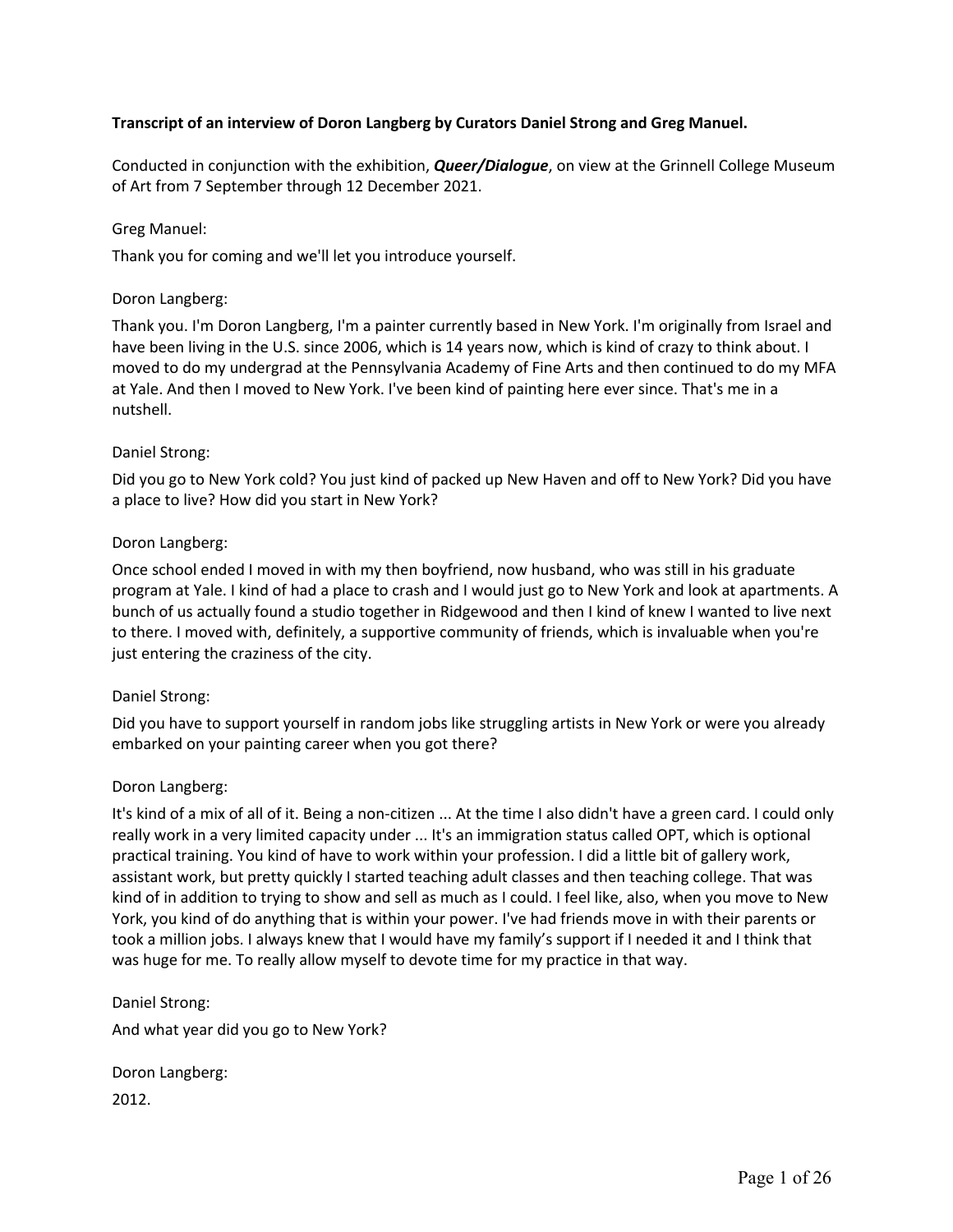Daniel Strong: So after the meltdown, that was passed. Economic I mean.

Doron Langberg: Which one of the meltdowns?

Daniel Strong: The 2008 economic crisis.

Doron Langberg:

Oh, financial. Yeah, definitely. Yeah, the market had recouped, I think, by then. Although, I feel like in the space that I occupied, at the time, I don't think that the market really effected anything.

Daniel Strong:

For some people it hasn't come back yet so it's not ...

Doron Langberg:

Absolutely.

Daniel Strong: Crises don't end anymore, they just start.

Doron Langberg:

I know, as we're seeing right now.

Daniel Strong:

And God knows where this one's going to go. How have you been doing the past ... This is the amazing thing, Greg and I just met you in March and it was the week before this whole ... I mean, it had kind of started, but we were still out and about. Greg and I were eating in New York restaurants and we met you, I think it was, March 8th or 9th, or something? And then a week later everything started to shut down.

Doron Langberg:

It's wild, yeah. We barely eeked out the Armory [Art Fair].

Daniel Strong:

Right, exactly.

Doron Langberg:

I feel so lucky to have been able to show my work there before everything got canceled. I've been fine. Painters, we're alone in our studio, we're naturally quarantined as it is. I think that the only challenge was, how do I get to studio? My husband, who's a doctor, was very aware of the severity of the situation and really didn't want me to go. But at some point I think he realized that if he doesn't let me go I'll murder him so it's for the sanity of the relationship.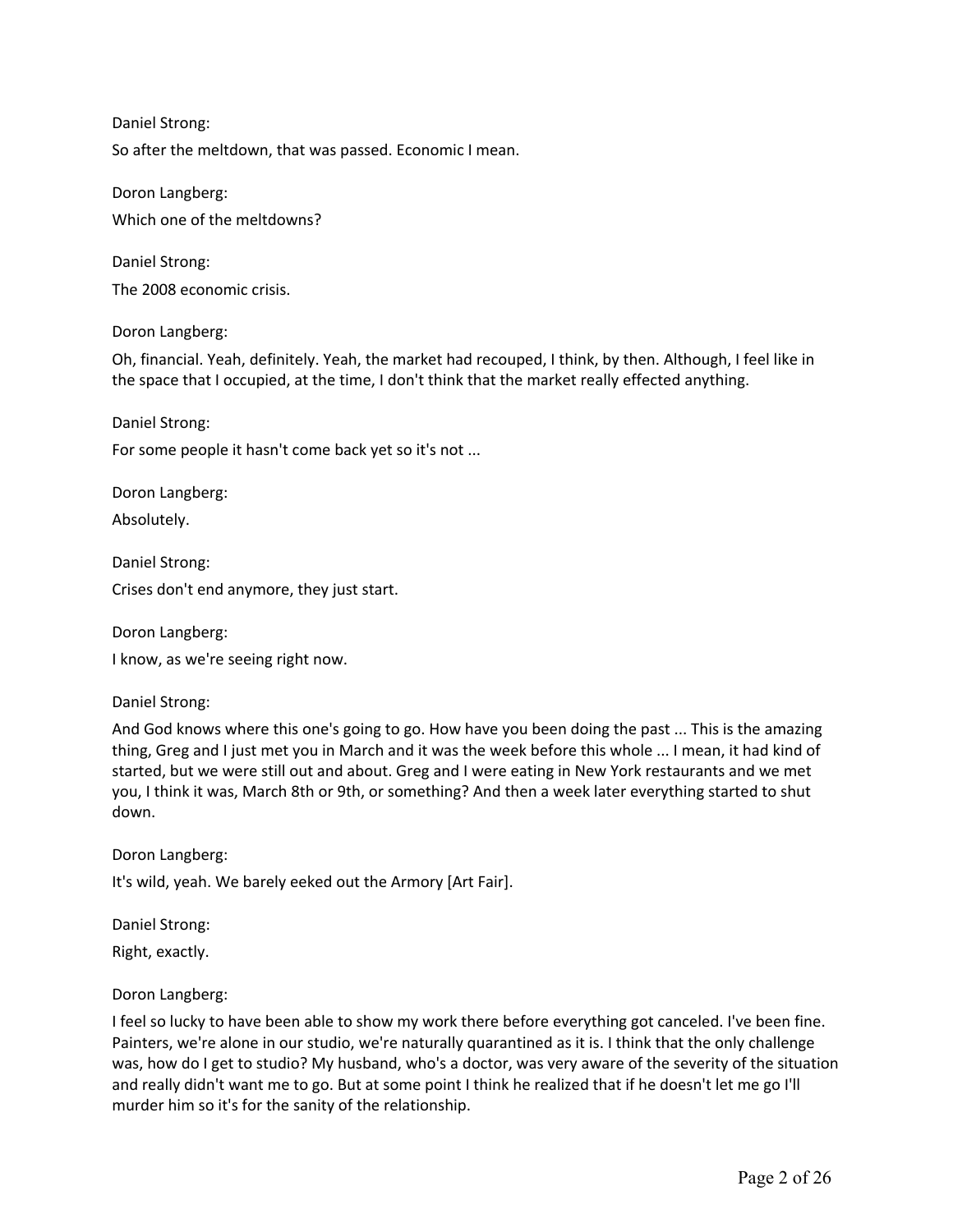I've been good. I've been in the studio for over a month now, probably even two months at this point. And working on my show in L.A. that's supposed to open in September. But I feel like my own personal situation is a stark contrast to so many of my friends and just what's going on in the world. To say that I'm doing fine, it's like we're all in it in a way and it's affecting everyone.

### Daniel Strong:

Do you know of people who had to leave the city or can't ...

### Doron Langberg:

Yeah, I had friends who kind of jumped ship on their lease and moved somewhere else. I think a lot of people that were already thinking that, or were barely making due, and then this really hit them hard and they had to find a different solution.

### Daniel Strong:

Right. Your show in L.A., in September, none of us knows what's going to be on the books next week, let alone ... That's still going forward and you're still working for that?

### Doron Langberg:

Yeah. I think that L.A., as of now ... I think the gallery is even open, at least by appointment. There's a surge of cases now, again, as things re-open so who knows what September would be. But I'm making the work and there's nothing really else to do on my end.

Daniel Strong: Right, exactly.

Doron Langberg:

It keeps me grounded.

## Daniel Strong:

It's interesting to hear the different ... I think the Times, last week, did a thing on artists, what artists are doing in quarantine. And so many of the visual artists are like, oh, you know, this is our normal life. We're stuck in the studio or we live in studio, we work by ourselves. And then you hear the performers and it's the performers that are at loose ends.

Doron Langberg:

Oh my god.

## Daniel Strong:

Dancers. Dancers that have to stay in shape, but can't ... And also just missing the performative aspects of their careers, where painters are ... We only perform at the openings and then we go back into the cave.

Doron Langberg: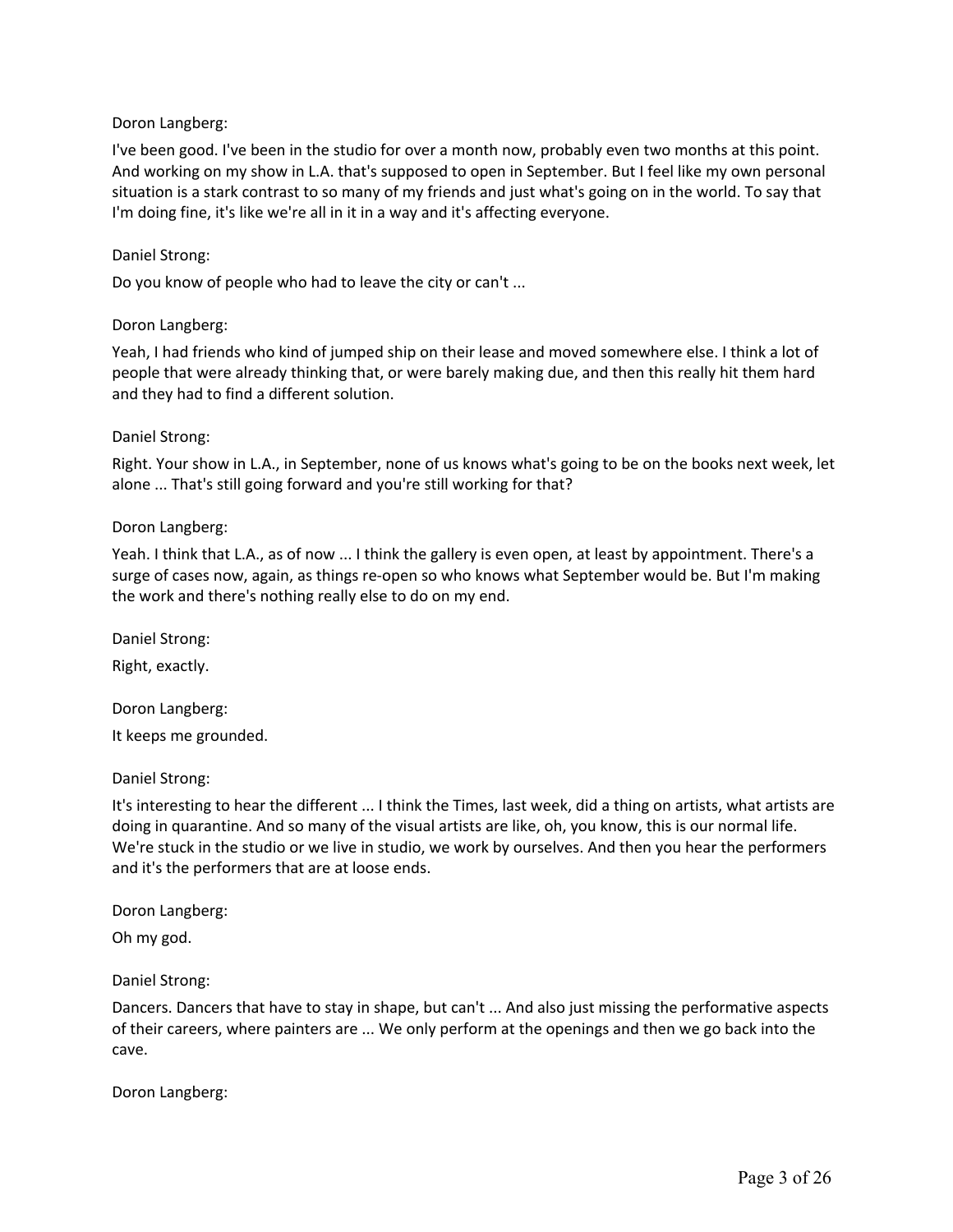## And even that ...

Daniel Strong: I shouldn't say we, I'm not an artist.

### Doron Langberg:

No, definitely. It's total luck that this particular situation kind of spared us, to a degree, and allowed us to just keep working. Every day in the studio is actually really nice because there's not a lot of interruptions. I can just really focus.

### Daniel Strong:

How are you doing without community? You have your husband, but ... So much of what this exhibition was grounded in is ideas of the queer community and how it intersects with other communities in general. How are you getting along without that community interaction?

### Doron Langberg:

Just on a technical level, because I paint from observation, I haven't been painting people in my studio, I've been working with more photo references. Which was kind of closer to my practice maybe six years ago or so. Kind of finding a way to channel everything I learned from working from observation into working from images again has been interesting. That's definitely kind of a shift in terms of community.

### Doron Langberg:

But, actually, otherwise, I really feel like I'm much more connected to my community. Early in COVID, I was working on this auction fundraiser for the Food Bank of New York City so you'll see all my gallerists and I essentially organized this auction with 94 artists and so many of them are my good friends. People were sending in work to the gallery and I was on the phone with auction platforms and really trying to get it together. We ended up raising half a million dollars for the New York Food Bank. I was in touch with a hundred people almost on a daily basis, texting and trying to figure out what to do, and logistics, and stuff like that.

#### Doron Langberg:

And then soon after that ended I think that the Black Lives Matter protests in the city started. And once again, I'm surrounded by hundreds of people, always seeing so many friends in the front line of this.

Daniel Strong:

Were you out on the street at all?

#### Doron Langberg:

I was, yeah. I think the first week or two, I think I went almost every day. Of course we can touch on this more, but to me, the process really started to seep in, in terms of trying to educate myself and do a lot of soul searching in terms of where do I harbor white supremacy and how I can actively do what I can to kind of fight against it. That's been kind of my focus.

| Daniel Strong:   |
|------------------|
| Personal growth. |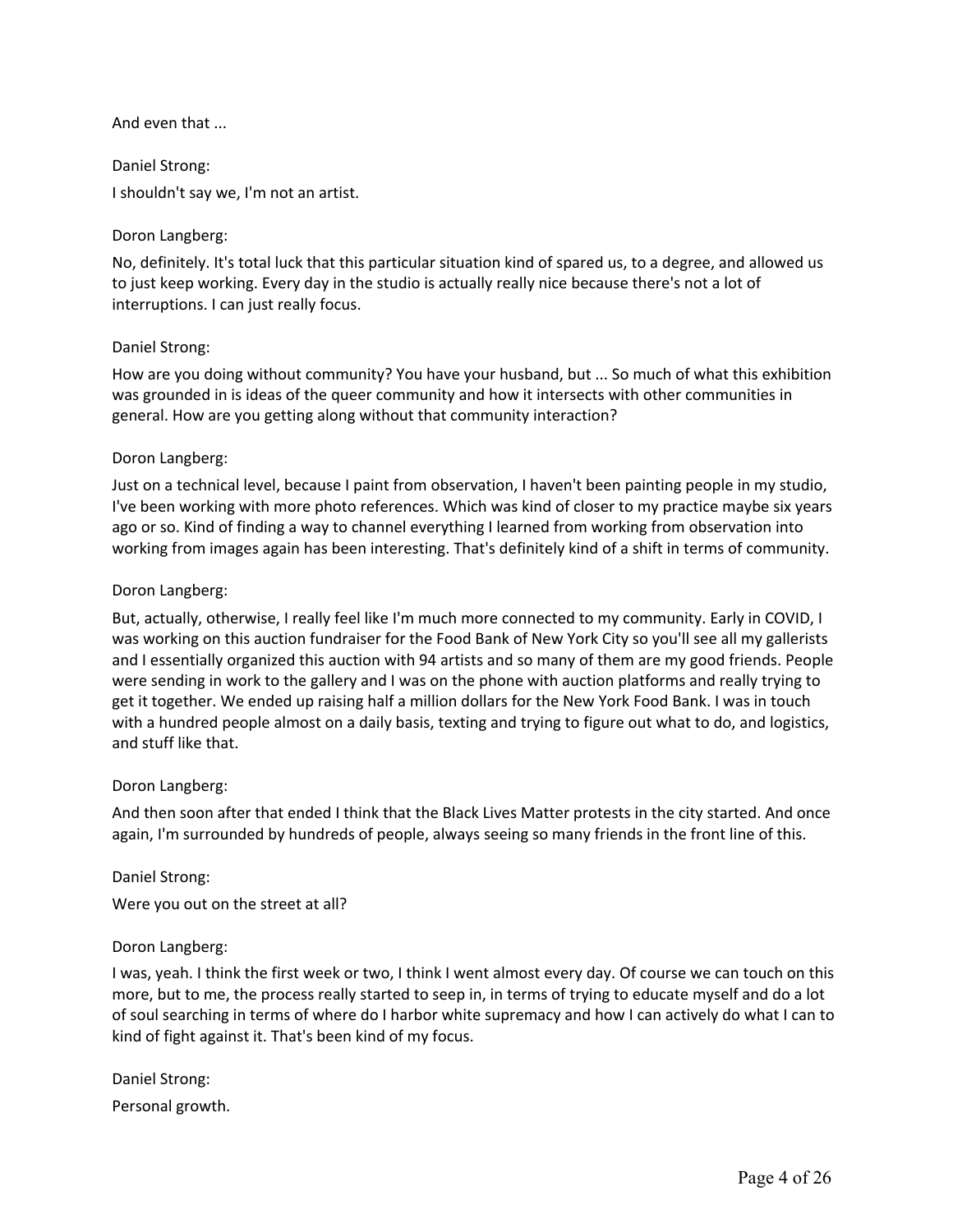Yeah, it's really insidious. I thought I was engaged with those issues before and I thought that I knew about them. I think that kind of just delving in deeper it really ... For me, it was definitely consciousness raising.

## Doron Langberg:

And in general, I was just talking with a friend of mine, since moving to the states, understanding race in America has been a huge learning curve. I'm obviously still learning what that is and what my role is in it.

## Doron Langberg:

I think that practice definitely has brought me closer to a lot of people in my community.

## Daniel Strong:

Just prior to talking to you we heard from Devan Shimoyama, what he wants to contribute to the exhibition. And I know that he's a friend of yours.

# Doron Langberg:

Yeah, what did he say?

# Daniel Strong:

I didn't speak to him, but I got the list of things. And one of the pieces he wants to include is the swing set, the work that he did in honor of the killing of Tamir Rice in Cleveland. Today would've been Tamir Rice's 18th birthday.

Doron Langberg:

Wow.

Daniel Strong:

It's kind of a commemorative day to talk about this kind of thing and how it's ... It's interesting how these things happen and then they disappear. Do you feel this time might be different, that this isn't just going to go back to the way it was? Maybe we're actually going to get somewhere this time?

## Doron Langberg:

I think that, for me, it's been different, for sure. I think just seeing the amount of white people on the streets, protesting, also feels different. The difference in my mind was really kind of hearing from aspects of my community that we need to mobilize, that white people need to say something and do something, and have conversations with other white people. I think it was such a clear call, with a very specific action plan that I could follow. Whereas I feel like in the past, I just didn't know what to do with all of that. I think that this call from the Black community, to the white community, to take up the burden of making a change really clicked for me and so many other people. And they found a place within this movement where they could mobilize as well and feel like they have the power to enact change. In that sense, I feel like it's definitely a shift and we're seeing the conversation kind of grow and grow.

Doron Langberg: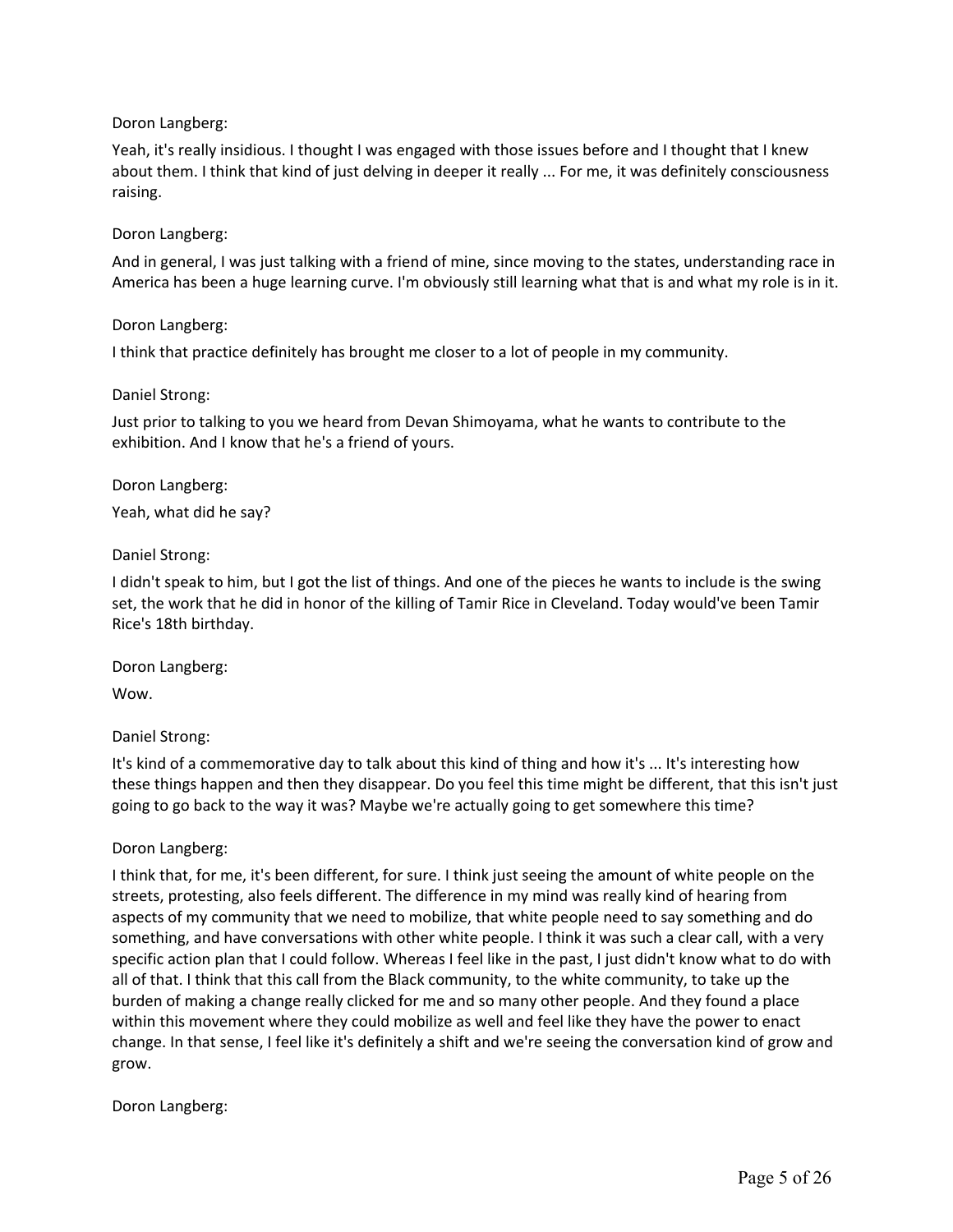I was just talking to you guys casually before, even in my undergrad now there's a call for a true examination of solidarity, inclusion, equality. I think that all these institutions that have, for years, sent out these signaling messages about, oh, we stand for diversity, we support Black voices and voices of people of color are now being asked to deliver and a lot of them haven't. I think it's a time of reckoning for a lot of us.

# Greg Manuel:

It's shifting the framework, which isn't really there to begin with. A lot of those responses prior we're realizing were performative in a lot of ways.

Doron Langberg:

Very.

# Greg Manuel:

And now that the curtain has been pulled away I think there's a time and an opportunity to actually make those performances real and build something. Deconstruct what's already there and build it back up again with the right pieces.

# Greg Manuel:

When I've been talking with people here ... I'm in Canada, it's really no different here. Differently framed, there's a different kind of history, different sort of narrative, but it's all essentially the same thing. Our institutions are going through the same thing and our people, our communities, are doing the same thing.

## Greg Manuel:

What I've found interesting is the fact that a lot of the work is being done, as I think it always is, within the queer community as sort of a starting point.

## Doron Langberg:

Absolutely. I was so happy to see so many queers out in the protests and it really felt like we showed up in a way. Or at least my corner of the queer community, for sure. It's heartening to hear that it's the same for you guys.

## Greg Manuel:

If we look at the history of pride even, it was black trans women who started that process in a lot of ways. I'm wondering, I guess, have you had conversations outside of the queer community or specifically within the queer community about how we need to show up or how we can show up? Is that ally-ship different ... I guess what I'm really asking is, you identify as a queer man, your work is specifically often about that identity, I would argue. Are you conscious of that in your work? When you're making the work. And are you conscious now of ... Is there more? How are you including more in your work or in your process?

## Doron Langberg:

That's an interesting question. I think that even in regards to Corona, or kind of responding to the immediate moment, I think that, as a painter with my process, it's not necessarily set up that way. I feel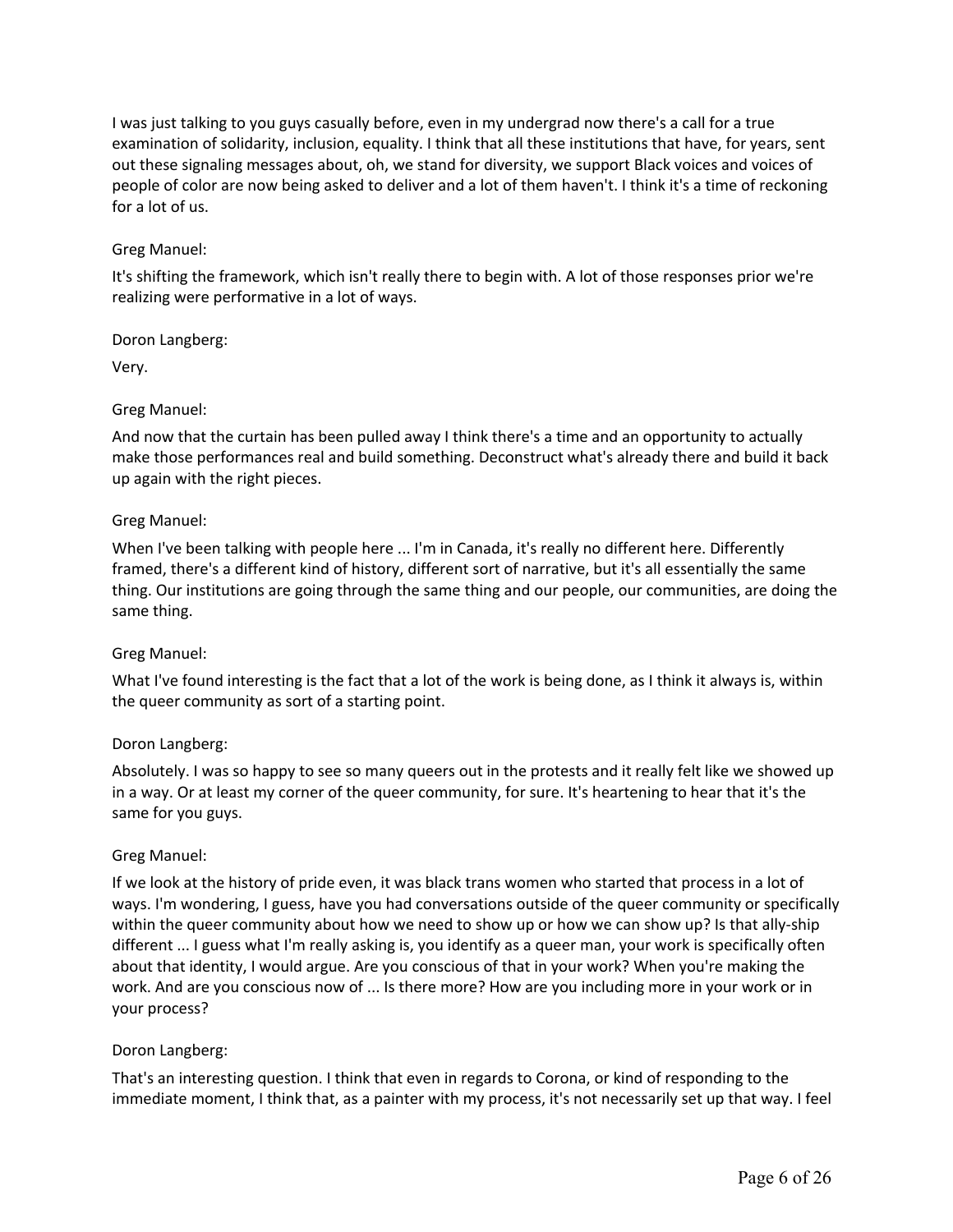like even understanding how my Jewishness kind of folds in to my practice, took me a decade to figure out or find a language for, or understand what, where it's located. I think that this is a process that I'm going through right now and I'm sure it'll find its manifestation in the work eventually, but it's very hard to pinpoint specific aspects of the work in that regard.

## Daniel Strong:

I'm trying to formulate a question based on what you just said about Jewishness. Is there a foundational sense in common with Jewishness and queerness? At its foundation, is it an aloneness or is it a foreignness? What is the core feeling of being that it took you a decade to figure out.

Doron Langberg:

To articulate?

Daniel Strong: Yeah, which I did not do very well in that question.

Doron Langberg: No, you did. I think that ...

### Daniel Strong:

Sorry. I'm going to interrupt. What is it about being Jewish and being queer? Sorry.

## Doron Langberg:

Totally. Being Jewish is a huge part of my life, I'm from Israel, Judaism is inextricably tied with that place for millennia. My Dad's family was living in Poland during the Holocaust, he was born a month before the German invasion of Poland. His Mom hid him in a monastery and his family paid off some Polish farmer to hide her in an attic, tried to kill her, it didn't work out, she ended up escaping, kidnapping my father from the monastery. They jumped from one refugee camp to another until they ended up in Israel. His brother, who was older, also had this insane story and he ended up in the U.S.

## Doron Langberg:

I think the traumas of Jewish life and, again, being part of ... Living in Israel, etc, they're all a huge part of my DNA, but how do they necessarily find manifestation in the work? And it was really only until I met Avram Finkelstein, I don't know if you guys know him. He's a queer artist, activist, he was the founding member of the Silence Equals Death Collective and he designed the poster at the time. And was part of Gran Fury and obviously active in Act Up and stuff.

## Doron Langberg:

He wrote a book about his experience, the visual side of AIDS protesting. And in the introduction he said that his family also came from some Eastern European country and escaped during the Holocaust and if there's one thing he learned from his Grandma or his parents was that everything can be taken at any moment. When your entire village burns down and your entire family gets murdered, that's deeply embedded in ... That knowledge, that possibility, is deeply embedded in who you are. And I think that Jewish people and queer people share that knowledge, that no one will save us. There is this possibility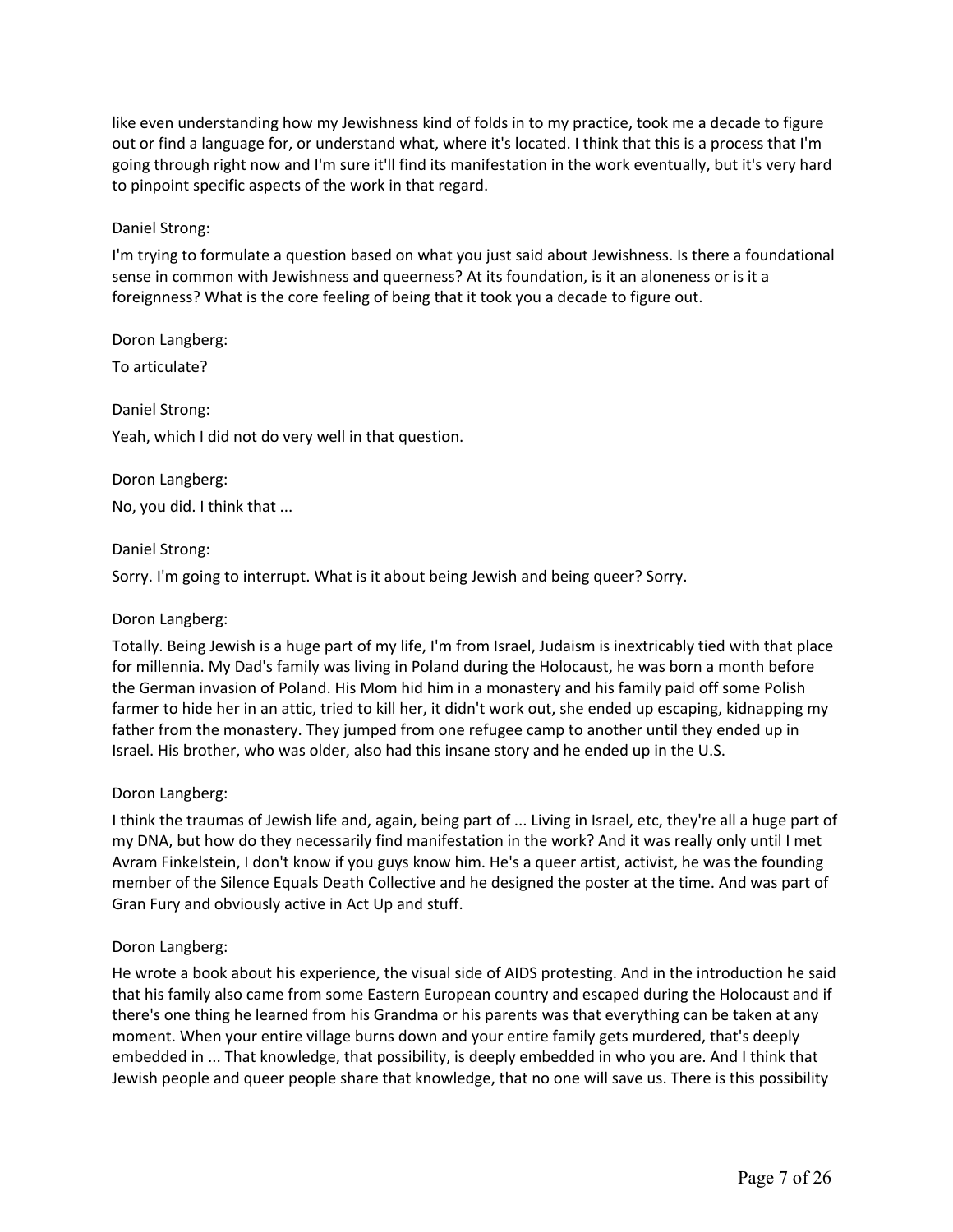of everything that we care about dissolving, but obviously the queer community experienced during the AIDS epidemic.

## Doron Langberg:

I think that that connection is really deep and very much focuses me on issues that I feel like are the most important. Relationships, connections, love, pleasure, introspection, these things that give meaning to our lives and that's why I feel kind of this queer, Jewish, experience is what I feel focuses me or compels me to deal with these subjects.

### Greg Manuel:

When you're making work, is it a conscious decision to make work from that place or you're just naturally making work from that place because that's where you are?

### Doron Langberg:

I feel like that also goes to your question about how this new relationship to racial justice, in the states, how is that affecting work? I really just feel like I'm sort of vehicle for these ideas and my job is to facilitate them. I try not to judge them as they emerge. I don't feel like there's a lot of decision making. It's not like I'm deciding to do this or that, I'm just following a certain kind of intuition or a certain set of ideas that come to me and my job is communicate them as clearly as possible. Which requires a lot of analytical decision making in terms of size, color, form, composition, materiality, there's a lot of thinking. But I think the original impulse for what to paint, how to paint it, etc., is something that is not decided on, it's kind of arrived at.

### Greg Manuel:

Interesting. And we sort of talked about that a little bit when we were at the studio with you and the ideas of you being labeled a queer artist, you being labeled a Jewish artist, and those things. And you've essentially talked about that. You're doing the work outside of the painting, I guess, you've talked about just doing anti-racism work, starting to learn, and starting to incorporate them into your work. I don't mean incorporate into your work, I mean incorporating it into yourself.

Doron Langberg:

To myself, yeah.

## Greg Manuel:

Which then naturally sort of comes out. Or will naturally come out in future works. It's interesting, one of the questions we had sent around ... We made this list of questions probably a month and a half ago, in the middle of the COVID pandemic, but not in the middle of the now Black Lives Matter protests and the new world we've been in.

Doron Langberg:

Yeah.

## Greg Manuel:

2020's been a big shift in a lot of ways. One of the questions that we asked was about the pandemic and how it's ... You mentioned Gran Fury and the AIDS epidemic. The COVID-19 pandemic has been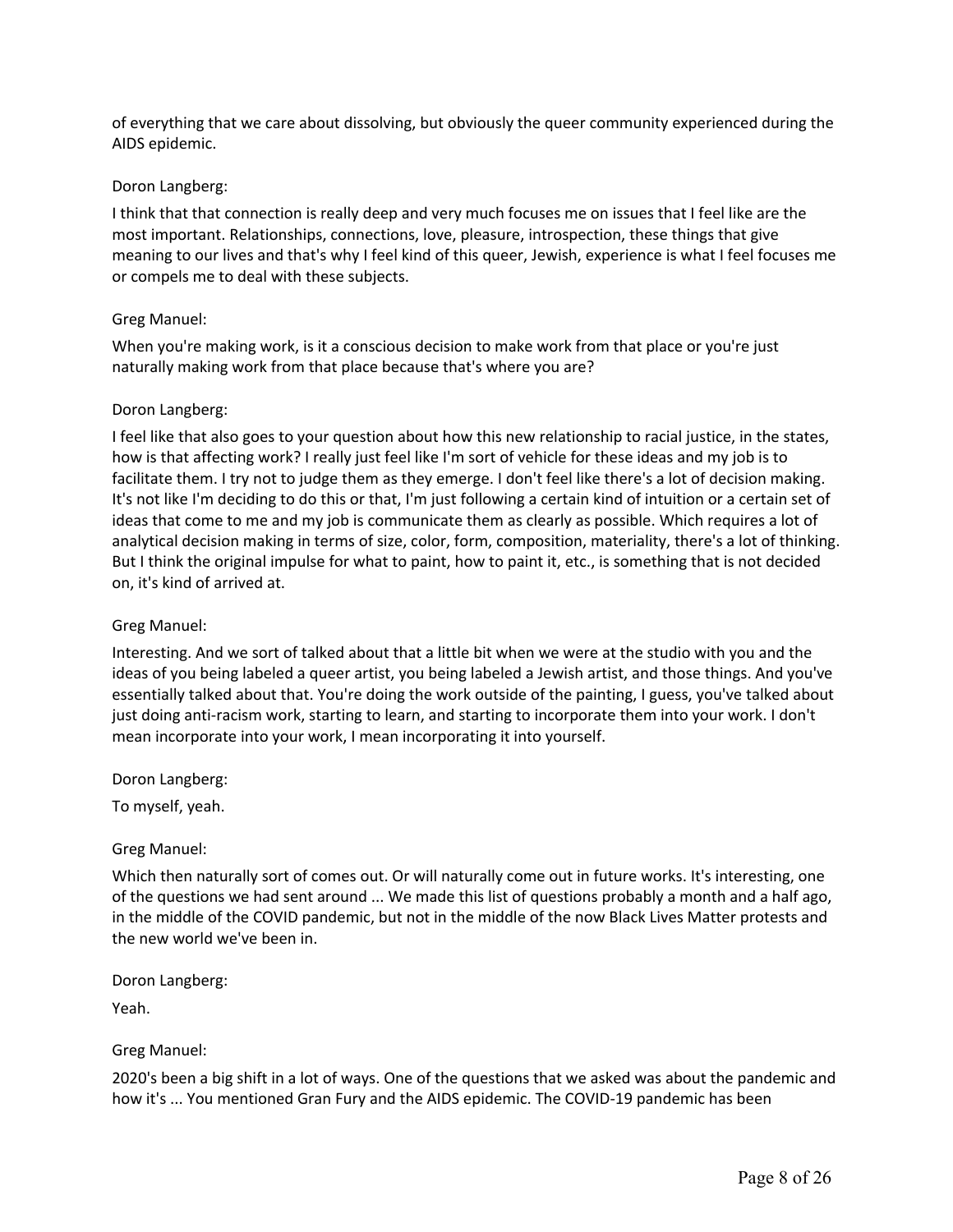compared to that by a lot of people. There's been comparisons made or parallels made. And the same thing around the Civil Rights movement, which is now, of course ... That question seems trite now, one month later. What do you think about those comparisons and those sort of parallels that have been drawn? Are they valid for you? Are they there for you?

# Doron Langberg:

I feel like having not experienced either of those historical events, I feel a little bit removed from those comparisons. I think it's interesting to think about how the AIDS epidemic had been allowed to become what it is now, in terms of just a worldwide, millions of lives lost, issue. Really because of the criminal negligence and homophobia of the administration. I think there's a lesson to be learned, that not being empathic and not acting with compassion and sensitivity is devastating, it's deadly. And we've seen it, again, with this administration.

## Daniel Strong:

One of the comparisons that I see is that during the AIDS ... Which I lived through, but was not really touched by it. I knew a couple of people who died, but I was in high school in the mid 80's and it didn't really touch my then community. When I boil it down, it was really about people dying alone and untouchable. They were considered untouchable, in the early years you didn't know if you could shake their hands. Not only were they untouchable because of their disease, but also untouchable because of their queerness. Now we're in a situation where people in general are dying alone and untouchable. They can't be visited by their families and I wonder if that's where some of the empathy might come from. People finally realize what the queer community went through in the 80's and the 90's, now it's happening to everybody. Now you can get a sense of what it means to be in a hospital room dying and not being able to be with your loved ones.

## Doron Langberg:

I would hope that people would spend time thinking about that, but I guess I'm just a little skeptical.

## Daniel Strong:

Yeah, it's like, how hopeful can we be that maybe we've learned a lesson and that these protests aren't just going to disappear and we're going to go back to where we were after Freddy Gray died in Detroit or Michael Brown died in Ferguson, or Tamir Rice in Cleveland? Maybe in a month we'll just be talking about George Floyd like them. Or can we be hopeful and maybe it'll get somewhere, I don't know.

Greg Manuel: Doron, you mentioned ... In that question, you're 34, 36?

Daniel Strong: You're not supposed to ask.

Doron Langberg:

I'm 35 tomorrow.

Daniel Strong: Oh, happy birthday.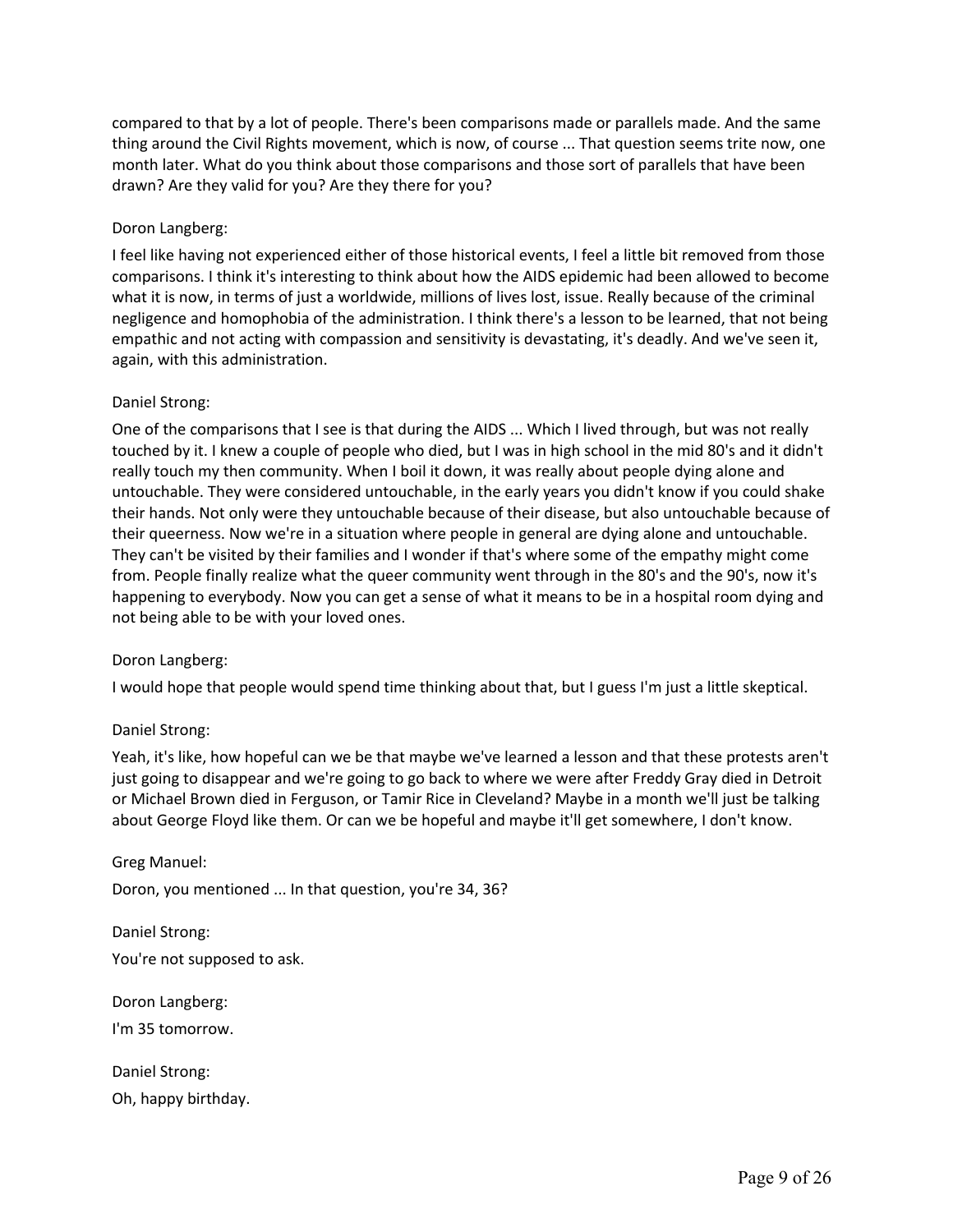Doron Langberg: Thank you.

Greg Manuel:

It's an important point because you did skip the AIDs epidemic. There will be different experiences there. Before you got on the call Dan and I were talking about the word queer in particular and how it's meant different things at different times. I won't speak for you Dan, but you had said that for you growing up it wasn't a good word. And I think, for me, at a certain point, it was a word that I had to adopt and took on very consciously, and I wondered, Doron, if that's something you had to do or if it was a word that always seemed to fit to you. Or maybe it doesn't still fit, I don't know.

Doron Langberg: I think when I was growing up it was "gay."

Greg Manuel:

Yeah.

## Doron Langberg:

It wasn't queer. Kind of towards the end of undergrad that became more of a term to rally around. I feel like I identify with it and I feel like it actually does do a good job at kind of differentiating ... It's both very broad, but also, in its essence, it's about resistance and about claiming freedom to pursue the thing that feels inherent to you in whatever form.

## Daniel Strong:

Can I ask what your coming out experience was like? Was being gay something that you were always proud about or was it a process?

## Doron Langberg:

Yeah, I was. I came out, I guess now, relatively late to today's standards because I came out to my parents around 17, 18, when I finished high school. And I really didn't have that many queer experiences, consciously at least, until around that time. I think there's definitely a sense of just a stunted growth, in that regard.

## Doron Langberg:

But I think my Dad, when I came out, he was like, oh, I knew for the past 10 years. I was like, couldn't you share with your son your thoughts? It would've been helpful. It was surprising because I think, actually, the woman in my family had a slightly harder time kind of understanding. To them, I was always an artist and I would go to art school, it was very permissive so in their mind they were like, oh, he's wearing pink bell bottoms with flowers on them because he's an artist.

Daniel Strong: He's an artist, yeah.

Doron Langberg: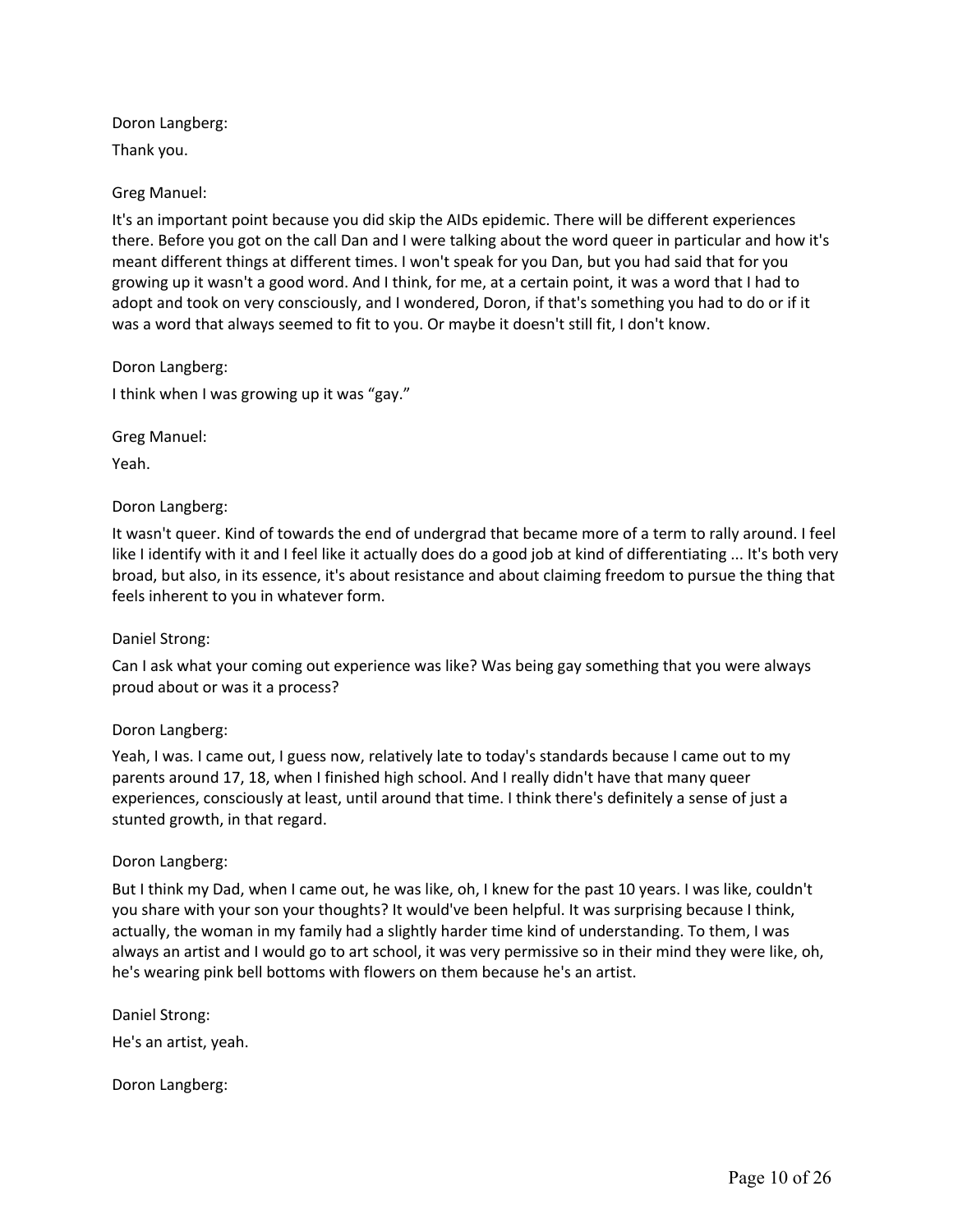And he's going to the pride parade to go be with his friends because ...

Daniel Strong:

He's supportive of his friends.

Doron Langberg:

Yeah, I'm not sure why. There was, I think, some measure of denial. But I think I could have not asked for a more supportive response and environment. Going to art school since middle school, everyone's gay around you. I didn't really have that struggle like so many other people did.

Greg Manuel: You would've had to have done military service?

Doron Langberg:

Oh, I did. Yeah.

Greg Manuel:

Was that a big shift as far as acceptance? Perspective?

Doron Langberg:

Oh, absolutely.

Greg Manuel: Were you out at that point?

Doron Langberg:

I was outed, I guess, on my first day at the base. They were like, okay, you're gay, right? And I was like, yes. I am.

Doron Langberg:

My job was to be an airplane mechanic and I remember that two days after I got there I saw these guys in my unit wear these ... What looked like diaper, but made out of aluminum that they had made because our department makes these parts for the plane. I don't even know if they told me that or if it was just their own joke but it was to protect themselves from me.

Daniel Strong:

Oh.

Doron Langberg:

You know what I mean? Okay, am I that threatening to you? I guess. Around that time was the first pride parade in Jerusalem. There was a lot of conversation around that in the base, where they were like, you guys, whatever that means, have Tel Aviv, why would you want to do it in Jerusalem? It's so offensive.

Doron Langberg: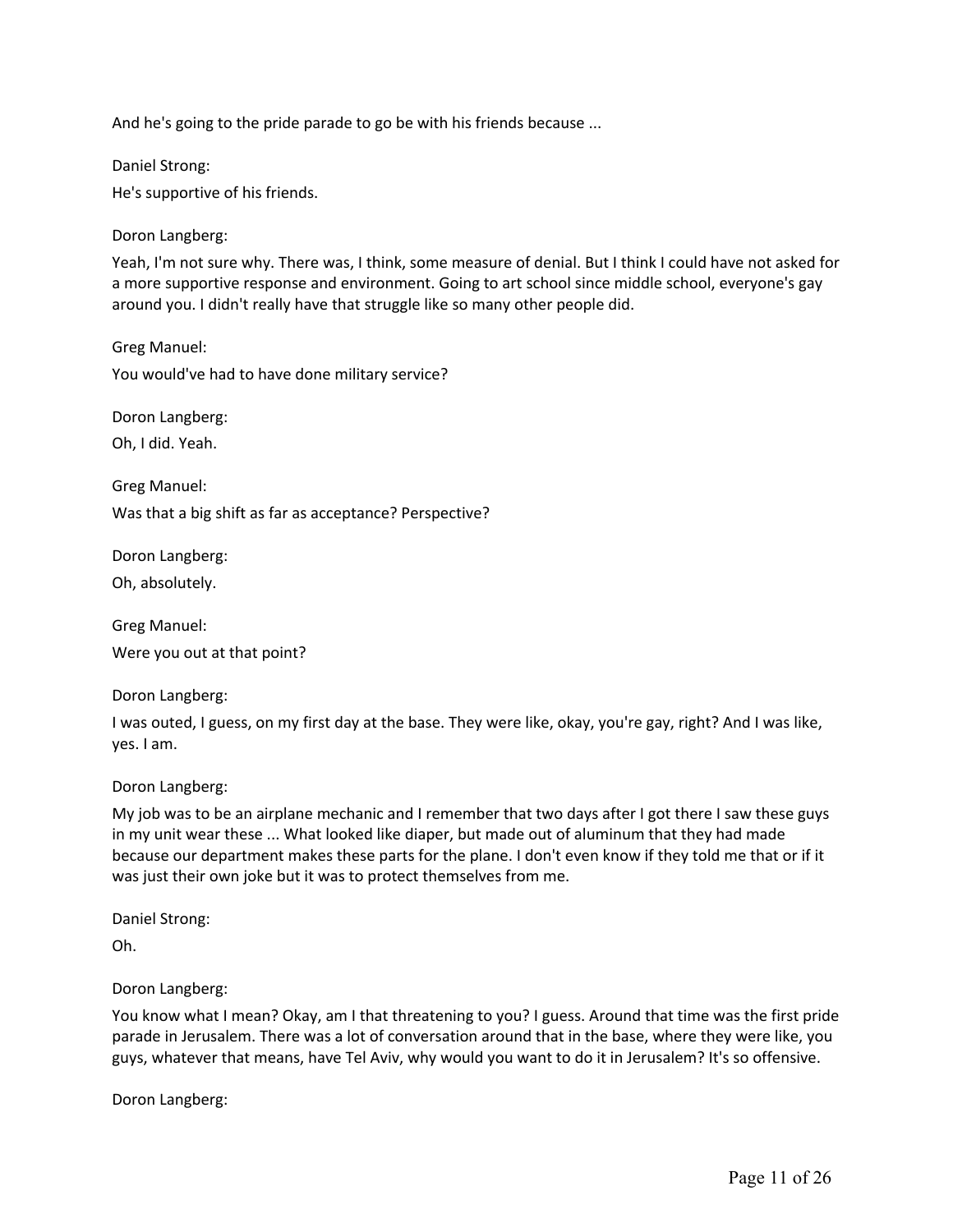I don't know if it was joking or not, but one of our ... There's soldiers, which are usually young and they're just normal 18 to 21 mandatory service and then there's older employees, which were probably younger than I am, at this point, but at the time, were just like, I'd rather have a murderer son than a gay son. Kind of just thinking about these things like, oh yeah, that was really fucked up, the stuff they were saying. But I always felt very respected, I think they actually liked me a lot. And I think in their mind they were like, oh, he's a different kind of gay.

## Doron Langberg:

I don't think I had enough self-awareness at that time to care that much about them and what they thought. I kind of just continued to do my thing.

## Daniel Strong:

You weren't responsible for making the plane fly or anything were you? What actually did you do on these airplanes?

## Doron Langberg:

That's a good question, not much. Our unit built little parts. In Israel ... I think it's different in the U.S. ... I think in the U.S. they literally just buy a new plane or something.

Daniel Strong:

Right, probably.

Doron Langberg:

But we don't have those resources so my department was, you patch them up in whatever ways. If there's a part that was corroded then we would re-make it.

Daniel Strong:

Oh.

Doron Langberg:

Pretty crucial I guess, but we had people signing off on it. I wasn't alone.

Daniel Strong:

Because you weren't mechanically inclined before that were you?

Doron Langberg:

I am so mechanically inclined.

Daniel Strong:

Oh, you are?

Doron Langberg:

As a painter, I'm very good with my hands.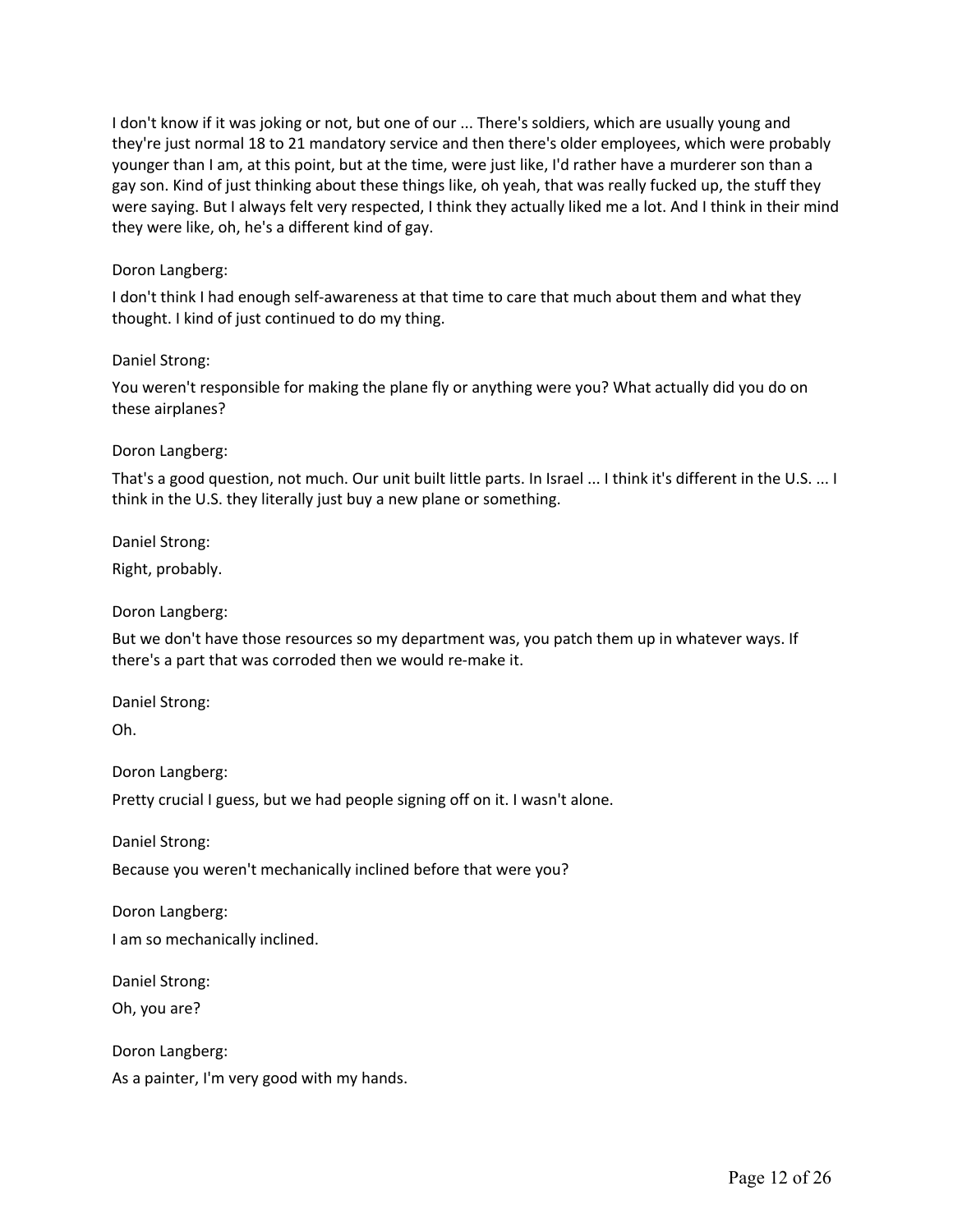Daniel Strong: Oh, that's true.

Doron Langberg:

I'm very handy. I actually did a really good job and I got best soldier award.

Daniel Strong:

Oh.

Doron Langberg:

Not that it inspired me to pursue a career in airplane repair.

Greg Manuel:

Amazing.

Daniel Strong: And that was before you came to PAFA, right?

Doron Langberg:

That was right before. I got discharged two months before because I had been admitted to PAFA and then I just got the fuck out of their basically.

Daniel Strong:

Yeah. Cool.

Greg Manuel:

You're a practicing artist, you're also one that has become quite successful and been well known in the last, I would say, five years, there's been this ... I don't want to say meteoric rise, but ...

Doron Langberg:

Oh wow, thank you.

Greg Manuel:

There's been a lot of attention. People are seeing your work, which I think they should. What are your feelings around things moving forward? We talked about it a little bit, just a little while ago about your show in L.A., but do you have any thoughts about what's going to happen or where things are moving as far as the gallery world and the art world, the whole commercial side of things? Is that something you think about or worry about?

Doron Langberg:

Yeah, I feel like there's not much I can do. It is what it is, so I don't really want to get anxious about it.

Greg Manuel: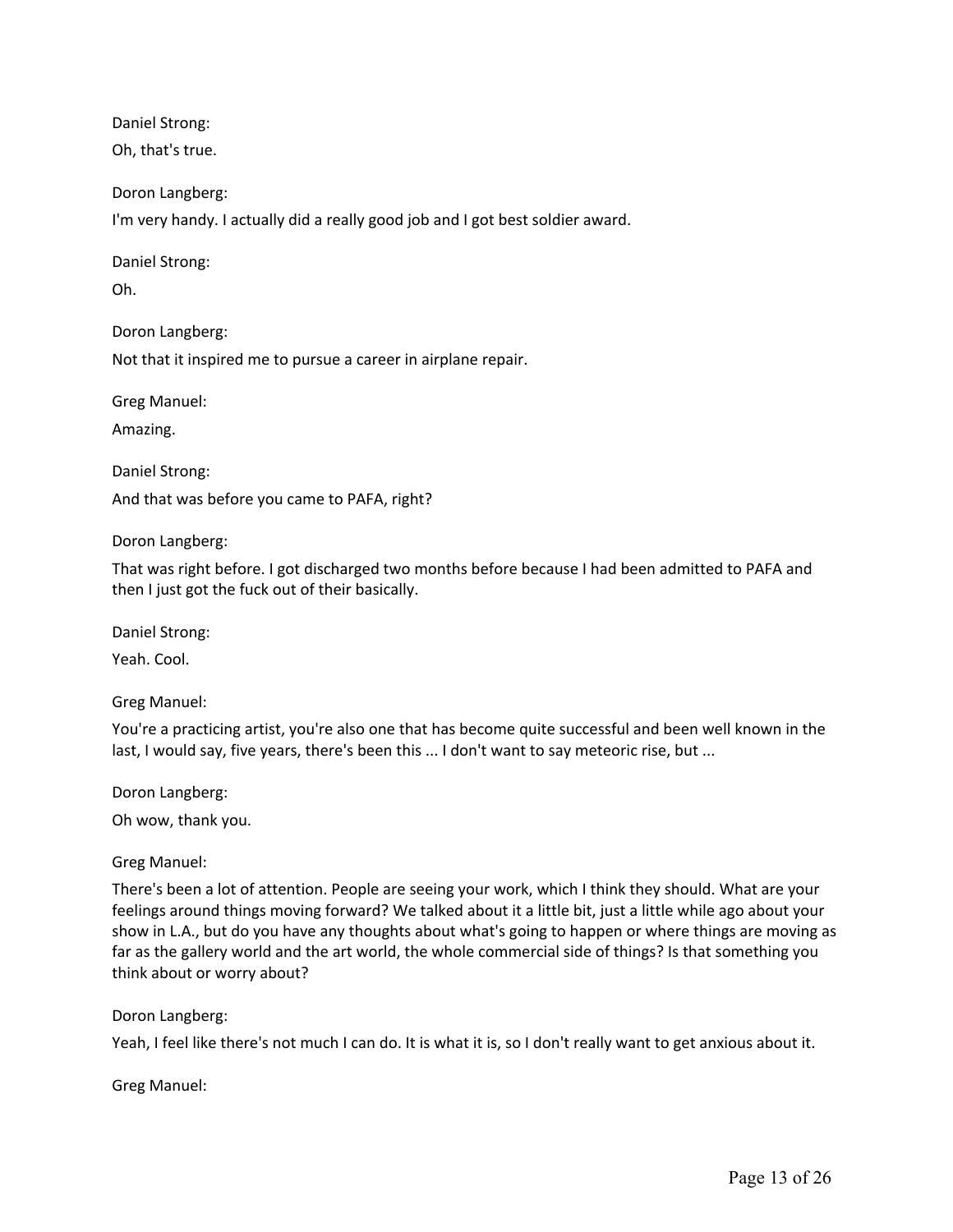# Yeah.

## Doron Langberg:

So far, both Yossi [Milo Gallery] and Benjamin, the L.A. gallerists have been able to do well and survive, and they're doing okay, which is so fortunate. I know that a lot of artists are working with galleries that their future is very uncertain. In that regard, I feel very fortunate.

# Doron Langberg:

And I think that we'll see. I think it really depends on so many factors but also I feel like as long as you're making work that's relevant to the world then there'll be an audience. I think that it's my obligation to be attuned and to be sensitive, and let the work change with the time, and let the work change with me and kind of be part of the world in a real thoughtful way. And that's kind of the most I can do in that regard.

## Greg Manuel:

It's kind of all any of us can do is be consciously part of it. Adapt, I guess where needed and be open to those kinds of changes.

Doron Langberg:

Yeah, definitely.

# Greg Manuel:

Kind of a lighter question, or maybe not, but you've obviously had some artistic influences and then people that you've looked up to, either in the art world or not, sort of two questions. One is, who are those people or are there a couple of people you want to mention? And are there artists that are working now that you think more people should be paying attention to?

Doron Langberg: Yeah, absolutely. Shout out what?

Greg Manuel:

Shout out to friends.

Doron Langberg:

Yeah, definitely. My community of friends is extremely important to me. Of course there's many historical influences, people from very early on like Van Gogh or Velasquez, and Vuillard, and Bonnard; RB Kitaj, David Hockney, Wolfgang Tillmans, Alice Neel — huge influence. Nicole Eisenman, there's an endless list of people that I'm so indebted to. But I think the people that inspire me the most, and the people I feel that maybe are my audience in way, are my friends who are painters. And I think I'm fortunate enough to have ... I feel like my friends are the best painters. Many of them are actually quite also well-known. I'm so happy to kind of have witnessed their success as well.

# Daniel Strong:

And they're also your subjects? Subjects in your work?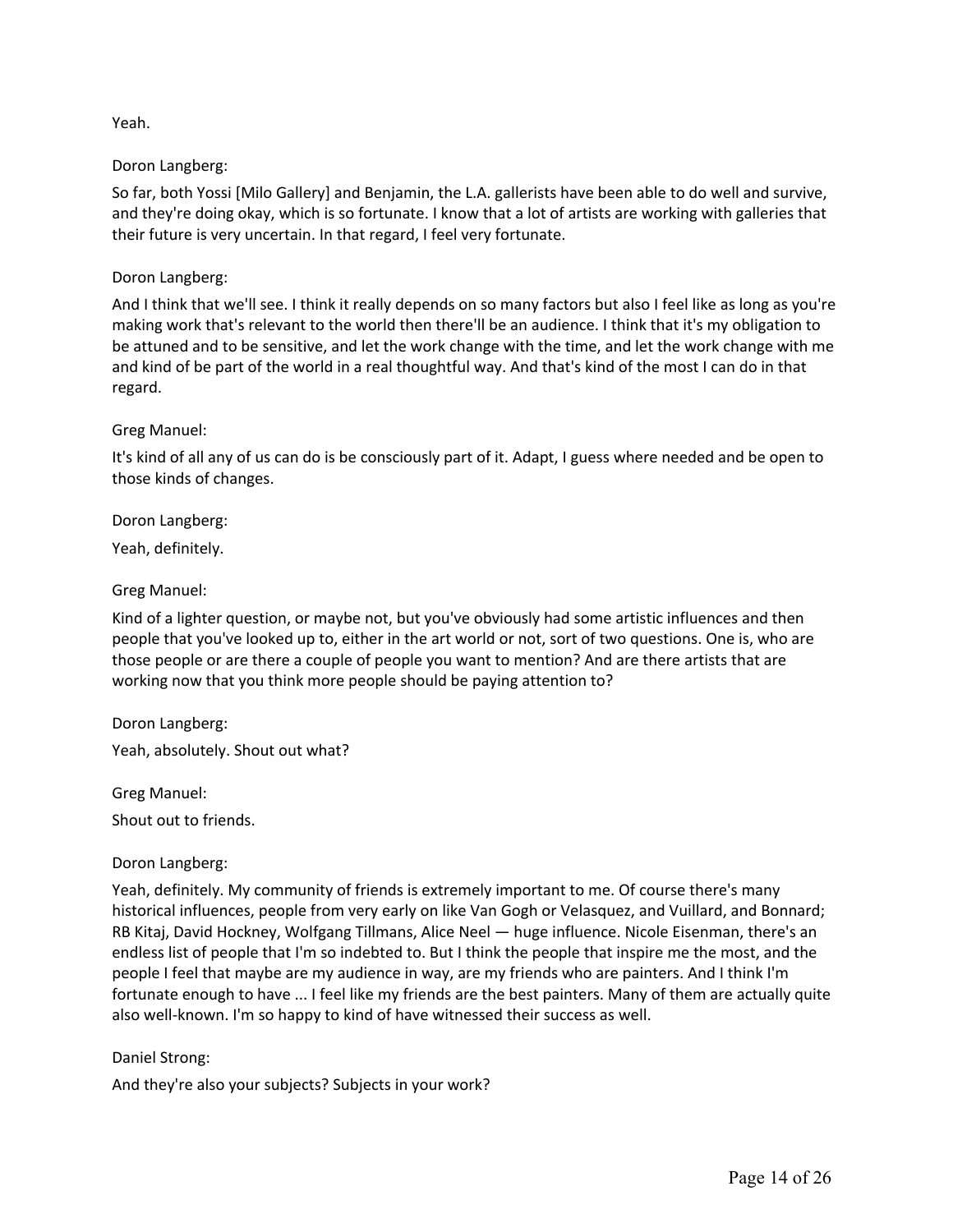My subjects are all kind of like ... I only paint people who are kind of in my immediate community, family, lovers, friends. Both in my life and in my work I feel like I'm very attuned and involved with my community.

## Daniel Strong:

Is it important to you that the people that you paint you have a relationship with? You're not going to the park and surreptitiously painting people lounging in the park.

## Doron Langberg:

Is not even a matter of, is it important intellectually or ideologically, it is the work. The work is my relationship. It comes from the relationship, it wouldn't have existed otherwise. My ideas about color, form, materiality, composition, image, everything, comes from interactions that I have and experiences that I have. There wouldn't be a reason to make it if it wasn't for these connections. And I think the work is about a human connection and eliciting empathy and kind of giving space for everyday moments to become meaningful. Yeah, I feel like that's kind of the origin. The origin is in those relationships.

## Daniel Strong:

So you're painting your husband how often now? How many times have you ...

## Doron Langberg:

Oh my god. It's so ironic that the person I married is going to be the one person in my life that absolutely hates to be painted and refuses to pose for me. Not often. I feel like I have to wait until he does something that he feels really bad about and then my response will be like, well, I was thinking about this painting and he'll be like ... ugh.

## Doron Langberg:

No, but also, actually, that was a big part of kind of our dynamics early on. He's a doctor and my work is to be explicit and I think that that clash could be, for him, not productive. We're trying to kind of navigate my professional world with his professional work, for sure.

## Doron Langberg:

Wait, but I did want to shout out some friends, can I?

Daniel Strong:

Yes, sorry. I didn't mean to cut you off there.

## Doron Langberg:

No, just to name a few. Of course my list that I prepared is not loading. Even from under grad ... I was an under grad with Njideka Akunyili Crosby who is this phenomenal painter. Just being with her under grad, grad, seeing her grow. Other people that I went to school with at Yale, Jennifer Packer, who I think, is one of the best painters around right now. Kenny Rivero as well, an artist that I really love. Julia Bland, the phenomenal abstract painter. Didier William, that I mentioned to you before, a phenomenal painter, printmaker, draughtsperson, who was actually kind of my T.A., or my professor, when I was in Norfolk in 2009, so we've known each other for a long time.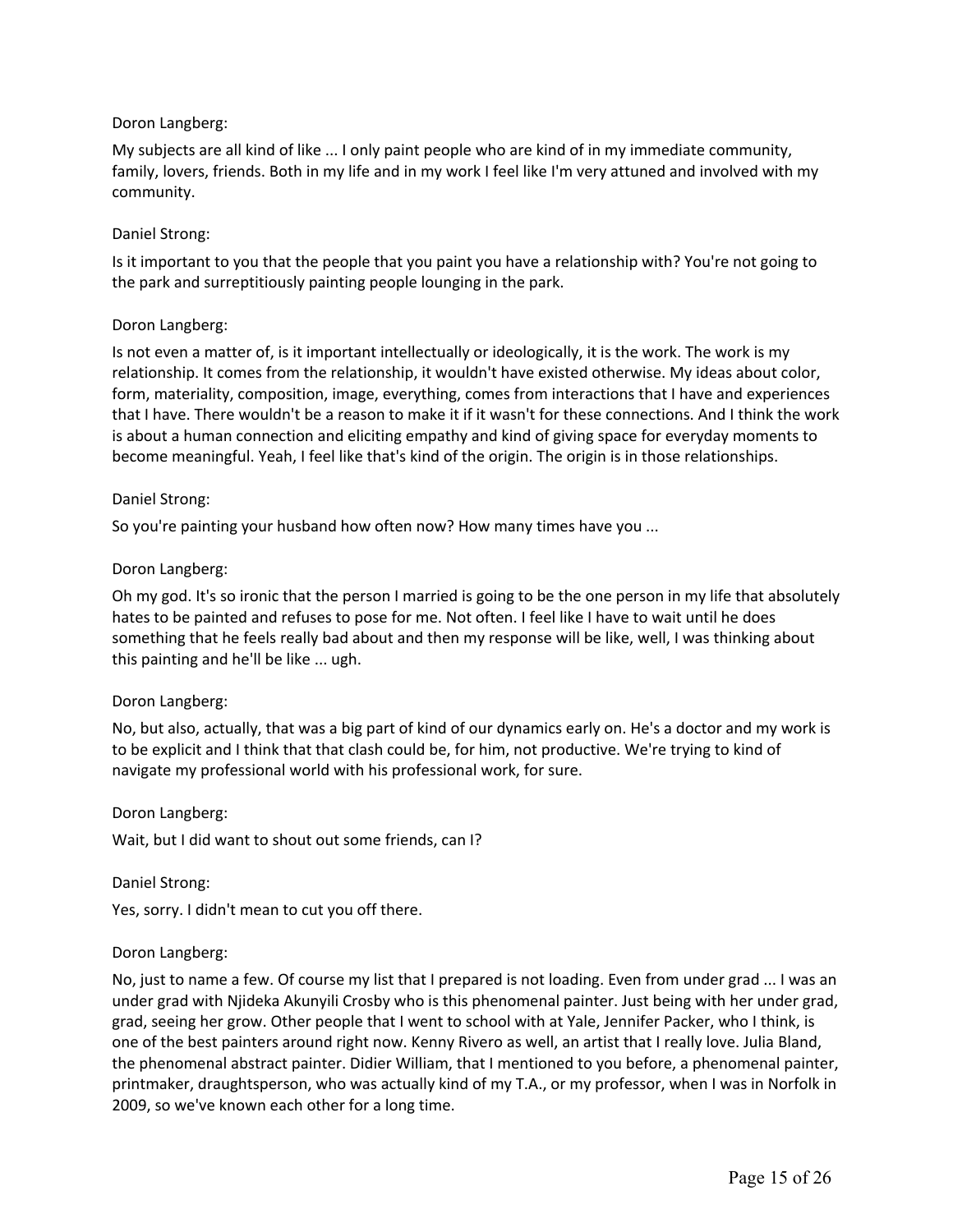And then more recently I feel like the people that have been highlighted as also doing queer figurative work like Salman Toor is a good friend of mine, Louis Fratino, Jenna Gribbon, That's kind of my immediate community and I just feel so lucky.

## Greg Manuel:

Have those relationships come from being in shows together? The show Them, which was on, like, two years ago….

## Doron Langberg:

It depends. I think that Jonathan Lyndon Chase, for example, I met him when he was a student at PAFA and I was teaching at PAFA. And we did a studio visit. Salman [Toor] I remember reaching out to him after I saw his show and I was like, how dare you be such an amazing painter, I need to meet you. Jenna Gribbon as well, I really loved her paintings, which I saw in some show and I reached out to her.

## Doron Langberg:

I think a lot of those relationships actually pre-dated the kind of current moment, or the group of us framed together. Devan [Shimoyama] and I, like you mentioned, we didn't go to school at the same time but he came in as I was leaving so that connection was made a while ago.

## Doron Langberg:

If you're in New York, and you're on Instagram, you'll end up connecting and being made aware of people who are making work in the same world as you, so we're definitely all connected.

## Greg Manuel:

And before all of this current COVID situation happened, I mean, I would imagine part of your life in New York ... Part of the benefit of being in New York is actually actively going to shows and being part of that scene, and connecting to people. Were you one of those artists that was out at ... Are you somebody who goes to openings or do you tend to stay in the studio?

## Greg Manuel:

There's two minds around that, an artist I used to work with said, "The only real artists are the ones that are at home in their studio. You'll never meet any real artists at an opening."

Doron Langberg:

That's funny.

Greg Manuel:

Yeah.

## Doron Langberg:

No, I like openings. I don't feel like I go too many openings, but then I remember talking to Andrew, my husband, and he was like, "You go to openings all the time. You're always at openings." And I was like, "Really? It doesn't feel as a big part of my life." But yeah, I obviously ... Almost 100% of my social life is,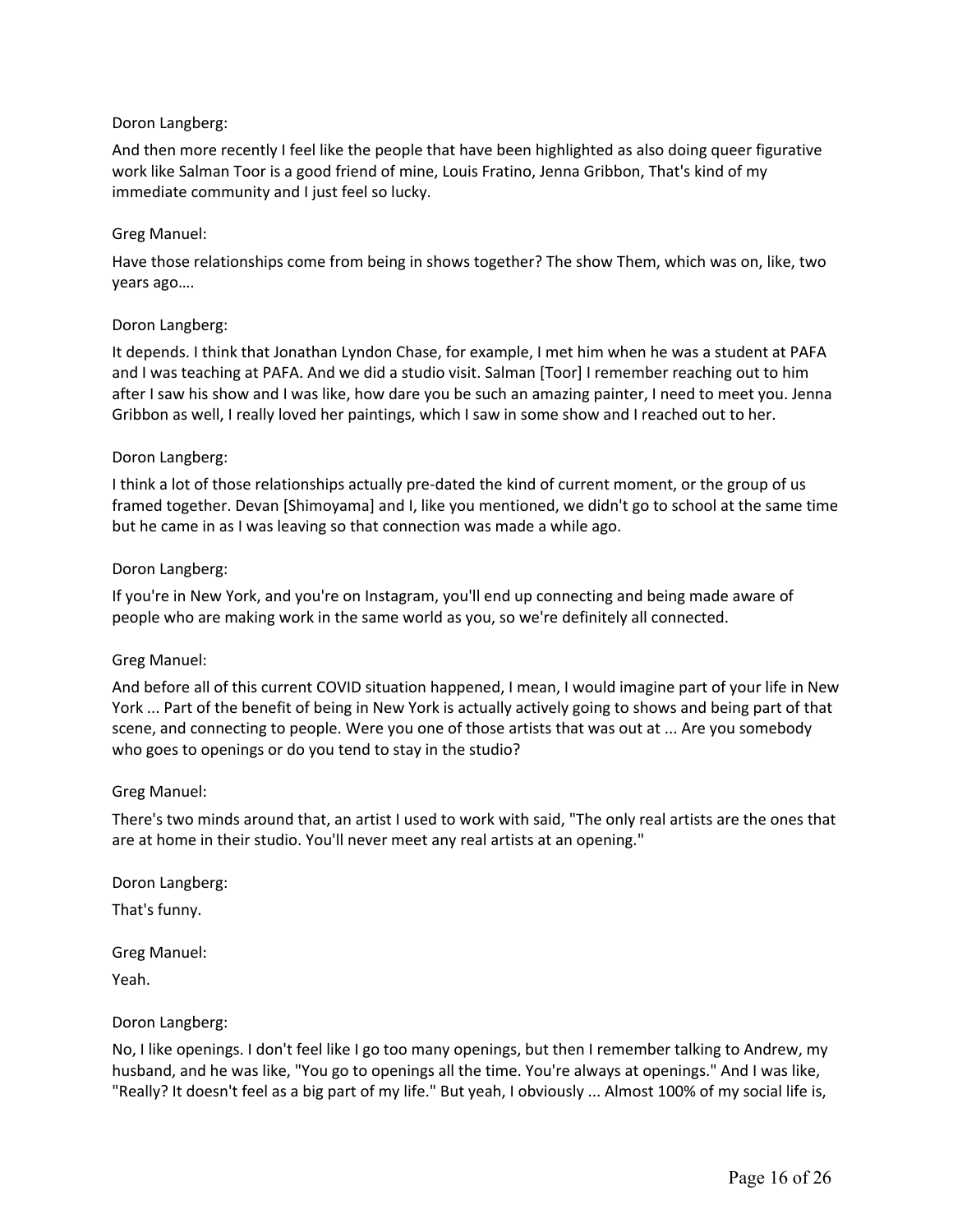let's go to this show and have a drink. I don't really feel like we're going to an opening, it's just meeting with friends and seeing work. I mean, what else would we do with our lives?

Greg Manuel:

Well, sometimes openings aren't the place to see the work anyway.

Doron Langberg:

Yeah. It isn't, but it is.

Greg Manuel:

Yeah.

# Doron Langberg:

You definitely see it and you get to experience it with other people and kind of experience that moment of revelation, which I think is really special. Obviously if you go to a show after the opening you've seen it on Instagram, you've seen it ... There's kind of has been an opinion that was already formed around it. Kind of being in that moment and just experiencing the work fresh I feel like can be really exciting.

Greg Manuel:

Yeah.

# Daniel Strong:

Let's talk about process. How does it work? Do you invite people to your studio? Do you do it in their studio? Do you do it in their homes? How do you initiate this putting a friend of yours on to paper or canvas?

# Doron Langberg:

Depending on the piece I would just ask them to come to my studio because it's probably the easiest because I have everything set up here. They'll sit for me for maybe an hour, two hours for a small painting and then I would work from that small painting and make my larger works. Sometimes, for example, in my painting I had at my fall show at Yossi [Milo], of two guys rimming, that was something that I obviously had to go to them and to be in their environment, where they feel most comfortable. I kind of packed up my things, I have this portable easel that I take around. Yeah, it's either them coming to me or me coming to them. But often times it would be me texting someone and being like, hey I have this idea, would you be down? By this point, obviously, my friends know that I do this and it's kind of part of our…

## Daniel Strong:

So there's no, "you want to do what?!"

## Doron Langberg:

Very rarely. I think people who are more tangential to my life might have that response. I think it also just feeds into people's ... People want to be painted, you know what I mean? Even if they're not as familiar with my working process, if I do ask them they're like, oh my god, I'm so flattered. They're not necessarily flattered from the outcome, but they're flattered to be asked.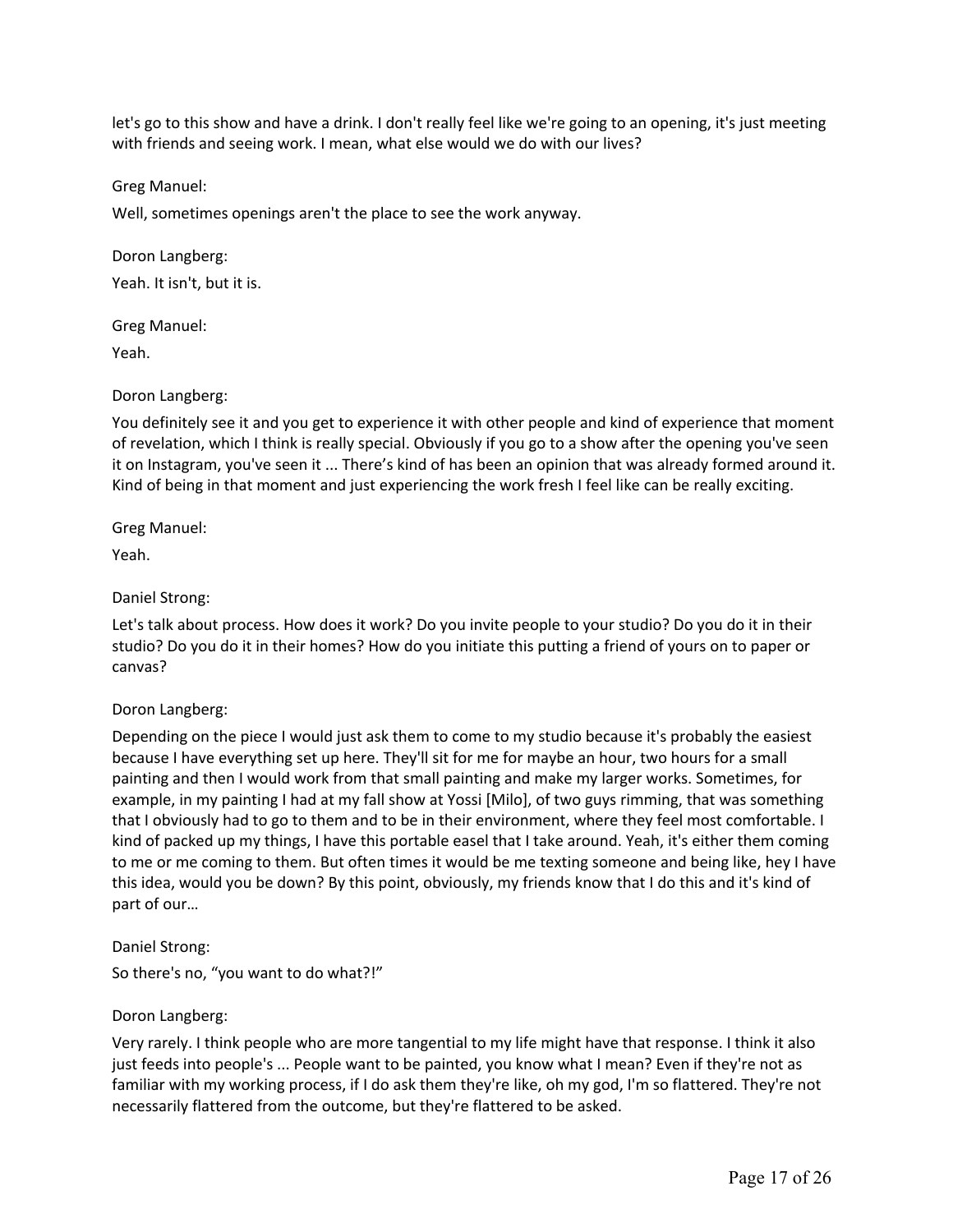# Greg Manuel:

Has that changed? Has that relationship to your subject changed as you've become more known?

Doron Langberg: I think I get more people asking me to paint them.

But change the name [laughter].

### Doron Langberg:

Daniel Strong:

But change the name, yeah, totally. Because my practice is so personal, in the sense that it really is derived from my immediate environment, maybe it changes on how my immediate environment changes. For example, painting Jenna, painting Louis, painting Salman, whatever, all these things came about because of the visibility of my work or my career, I guess you can say. It's still the same kind of relationship to the people around me.

### Greg Manuel:

That makes sense. And just to be clear, 90% of the work that you do, the paintings you make, the drawings you make, are done live. They're done with a live model, they're done in ...

### Doron Langberg:

Anything that I can, yeah. Right now I'm painting a big landscape of my brothers, obviously they can't come here. One's in Israel and the other one's in, like, Buffalo, or something.

Greg Manuel:

Yeah.

Daniel Strong: "Like Buffalo or something." [Laughter]

Doron Langberg:

Or something, I know. I said that and I was like, he's actually in Buffalo. I've been there, but in my mind I was like maybe in denial still. They're far, I ask them how to pose and they send me photos and stuff like that.

## Doron Langberg:

But when I can, yeah, absolutely. With my family, I know them so well, or with Andrew, I know him so well, I can almost do it with my eyes closed. I don't need ... I think the purpose for me for working from observation is to be able to gauge each move, each brushstroke, each decision, against my experience with the person that's in front of me. And to decide whether it feels like them, does it resonate with how I experience them? And I feel like with people that are just so close to me, it's just embedded in me already. I don't really need them.

Daniel Strong: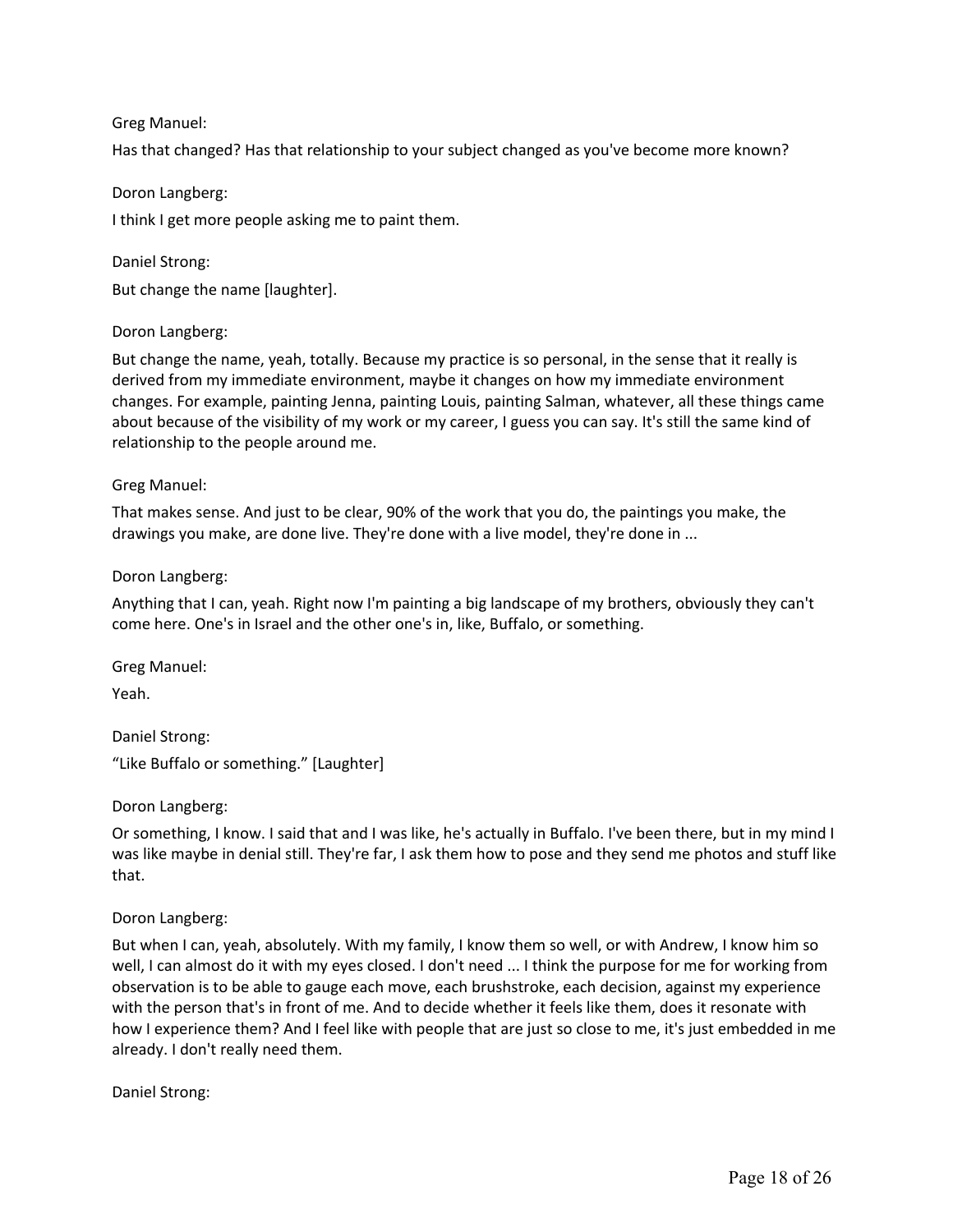That must come from confidence as a painter, because I can't ... Of course, I'm not a painter and I realized at a young age I was not going to be a painter. I would be scared to death that I wouldn't do them justice, where obviously, that doesn't even enter your mind. You just know that because of the relationship, you're going to be able to capture them. Is that ...

Doron Langberg:

Yeah, I mean, sometimes they think that I didn't do them justice. But as long as I feel like I capture something that resonates as true to me then I'm happy.

Daniel Strong:

Right.

# Greg Manuel:

I should ask that question rather than say it. Are you trying to represent that person so that other people can recognize them or are you...

Doron Langberg:

Absolutely.

Greg Manuel:

You are. It's a conscious attempt to...

## Doron Langberg:

Yeah, does it look like them? Definitely. Often times they would come with their ... If I'm painting a friend, their boyfriend will come and I often ask the boyfriend, do you think it looks like them? Is there anything about your experience of them that doesn't feel accurate to this painting? And that's actually quite helpful, because a lot of time they'll be like, oh, look at the nose. They usually are talking so often times the mouth gets fucked up because they wouldn't shut up.

## Doron Langberg:

It's funny because I think it's kind of an outdated idea to care about likeness, you know what I mean? It's almost like I'm not supposed to care about likeness.

Greg Manuel:

Right.

Doron Langberg:

But I title my show like this, so obviously I care about it. I think there's something really magical and kind of hard to explain that happens in that moment. We've seen photos of ourselves that we've kind of felt are not us.

Daniel Strong:

Oh yeah, absolutely. I hate photos of myself.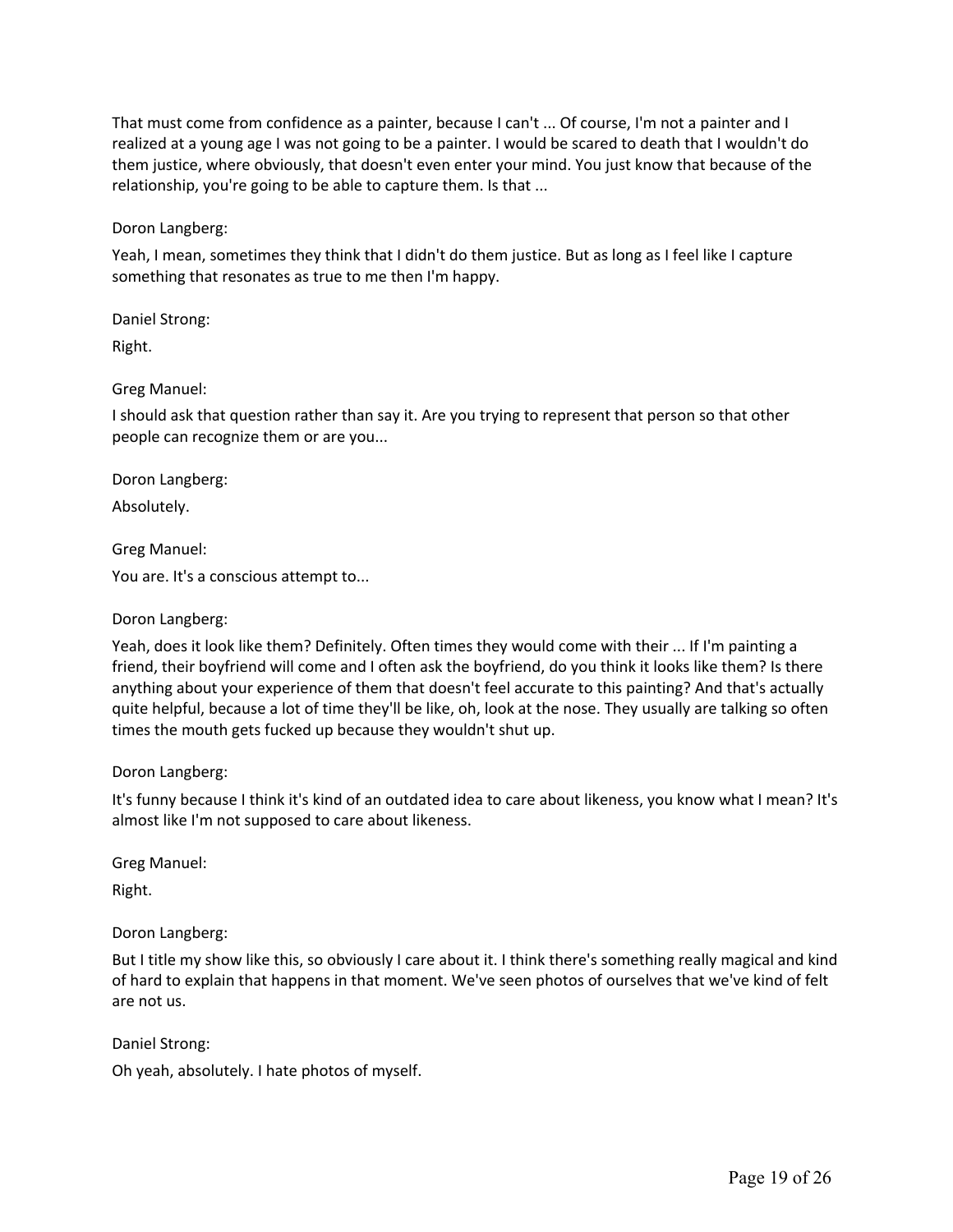Yeah, because it feels as if something inherent to us is not being captured so it's obviously not about accuracy, right? Because a photograph is literally an indexical mark of the light that we reflect back from us so it's exactly what we look like.

Daniel Strong:

Right.

Doron Langberg:

It's more about kind of the spirit that's being captured. And I think that that's actually what painting does so beautifully. Capturing someone's likeness is not just, does it look like them? It really is embodying who they are.

Daniel Strong:

Right.

Doron Langberg:

If you see a Velasquez portrait ... You're in front of something alive. You're in front of a person, you're not in front of a painting. And I think that for an object to hold interiority is ... That's what I want from my paintings.

Daniel Strong:

Right.

Greg Manuel:

Interesting, I like that. I ask because I worked with a couple artists who also do portrait, or paint family, friends, paint people that they're close to. The end result often is it's just based on the energy, it's based on sort of a feeling and doesn't ever necessarily ... I can't see that that's the same person, sort of thing. But with your work, because your work is ... There's a lot of abstraction in your work so I find it interesting that you are trying to ... And you explained it very well, you're not necessarily trying to create a realistic rendering, but you are trying to capture the essence of that person. I think I told you, one day I was walking through Art Miami and I walked by your painting of our mutual friend Mark.

Doron Langberg:

Oh yeah.

Greg Manuel:

And I knew it was him immediately, but it was a very ... There's sort of an abstraction or an etherealness to the work that you make that isn't as ... I'm used to seeing ...

Doron Langberg:

Exactitude.

Greg Manuel: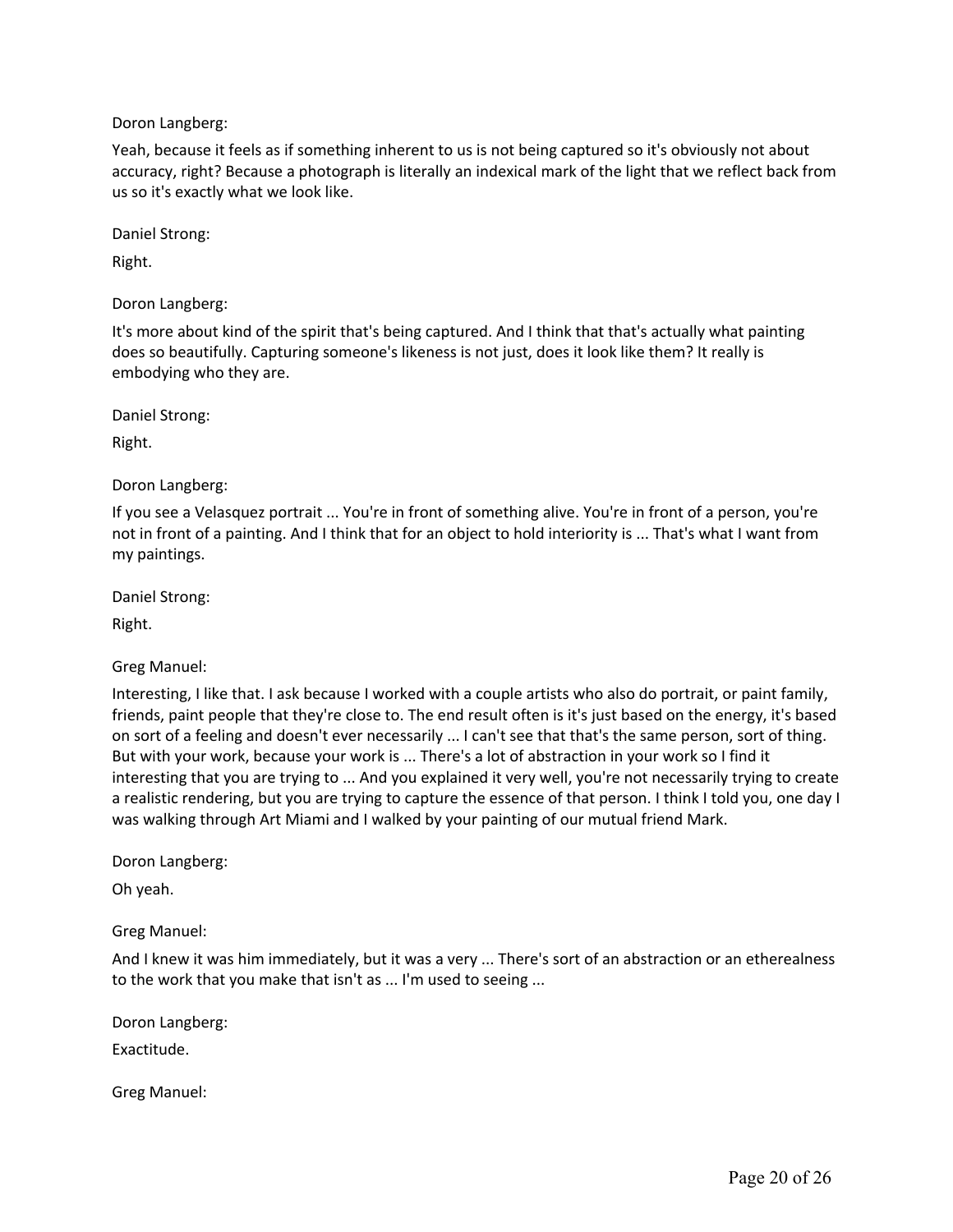### Yeah. This sort of rendering.

### Doron Langberg:

I honestly feel like the abstract energy of the work or the brushiness, or the openness, or the freshness, the "gesture"ousness of it, or the fact that it could even appear not finished, in a way, I think that is part of what captures the likeness. Because it foregrounds a certain kind of emotional world or spirit, or movement that is so much part of how we experience each other. In a world, where if you really render the shit out of something, it's dead.

Greg Manuel:

Yeah.

### Doron Langberg:

So what are you left with that? Some people can do it, and I feel like that's why someone like Ingres or Holbein are the great renderers of painting. What was magical about them was that they could render something to this insane degree and it filled their figures with life, whereas I feel like if I try to do that, it just feels like something went horribly wrong.

### Daniel Strong:

With somebody like Ingres, though, the way he's rendering somebody, he's convincing you that it's so accurately rendered. And then you look at his anatomy and it's like, no human being every looked like that.

Doron Langberg:

Oh, absolutely.

Daniel Strong:

Arms are coming out of breasts, and they've got 16 extra vertebrae. It's almost like Velasquez, too. People think they're seeing reality, but no they're not. They're seeing life in a different form and it's being executed by a genius who can take many liberties with the real and convince you, even though they've taken so much liberty with the human body or with the human relationship.

Doron Langberg:

A lie that tells the truth.

Daniel Strong:

That's right.

Doron Langberg: No, but I actually feel like it's interesting to even bring up the word, the real.

Daniel Strong: What is it?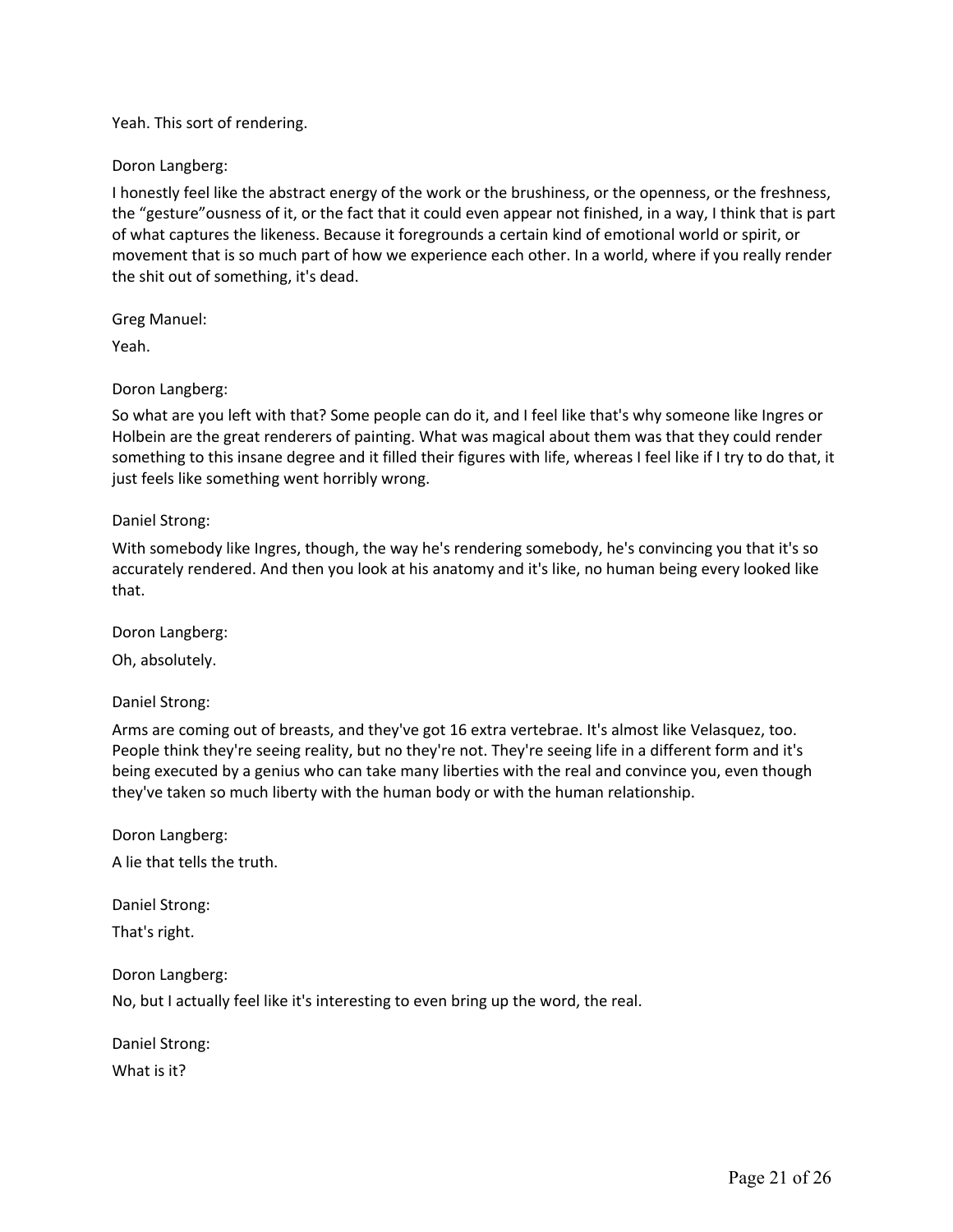To me it's really important. And like you were saying, recognizing Mark, right? There's something about that you know ... For me, at least, it's important that the viewer knows that they're looking at a real situation. And they're looking at people they know exist and they have a real role in my life. And that feeling communicates. Whereas I feel like for so many other artists, working figuratively ... Which I super admire and love their work, but it seems like their visual language or their stylization points inwards at their emotional world or imaginative world and not necessarily at "the real."

## Doron Langberg:

And I think that's just kind of pointing outwards verses pointing inwards, in a way.

Daniel Strong:

Right.

## Doron Langberg:

I think it's just a different ... They're both very useful for different things and I definitely admire so many people who use that language. Louis is a good example of that, Louis Fratino. I feel like it's a slightly different approach ... I try to achieve things differently, if that makes sense.

# Greg Manuel:

We're getting close to the end of our time, I wanted to ask you about one of the things we've been asking everybody else is ... Well, it started as a, here we are in COVID, what's keeping you busy? What are you reading? But now I think there's, possibly, potentially, a deeper reason for asking the question. But where are you learning? Where are you finding places of learning these days, whether that be TV, podcasts, books, or are you?

## Doron Langberg:

Yeah, I am. Definitely. It's funny for me because not having grown up here I never had an American history class. It was never a prior to take it in undergrad. I guess I didn't have the initiative to do that in grad school. I think that now I'm just trying to catch up on a lot of reading that maybe is kind of elementary to people who grew up here. And I do Audible a lot in my studio, which is nice because I can do that as I'm painting. Right now I'm listening to, Freedom is a Constant Struggle by Angela Davis. Kind of spliced with The Souls of Black Folk from W. E. B. Du Bois. Which is shocking to me that it was written in 1903. I didn't even believe it when I Googled it. Because the issues that he's bringing up and kind of all the struggles he's depicting, it's almost like, has anything changed?

## Daniel Strong:

Nothing's changed. The 20th century, I mean, go back and look at the first ... The 21st century is just like the 20th century was, it's global wars, financial crises, and a pandemic. We're just reliving the early 20th century.

## Doron Langberg:

Yeah, it's insane. Even Malcolm X speeches that I've been listening to ...

## Daniel Strong: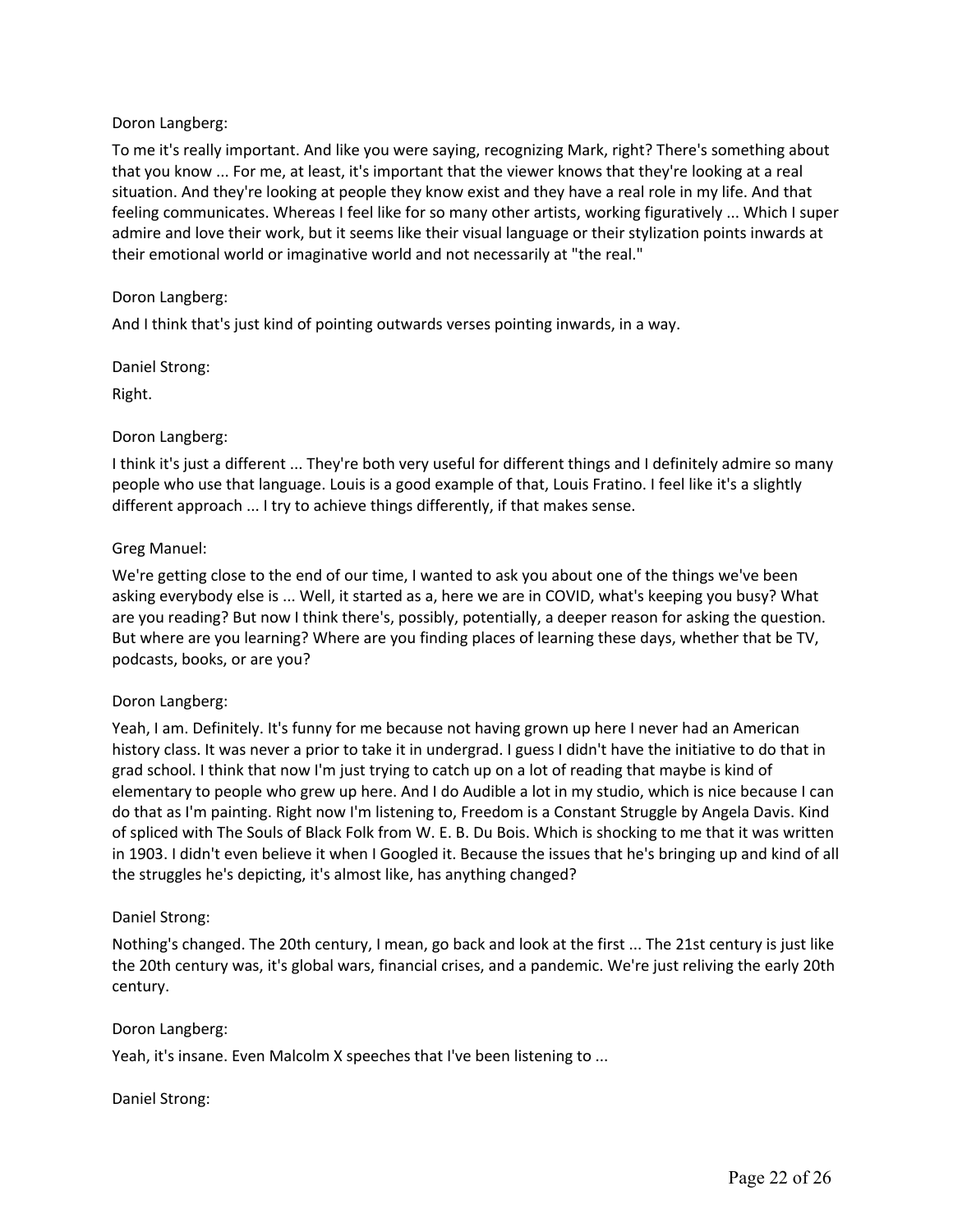Right.

Doron Langberg:

Even down to ... This was a surprise to me, maybe for everyone else it's kind of common knowledge, but even down to his description of the positionality of white liberals, for example. And how that they're allyship is mainly driven by self-promotion or harnessing the black vote for their own agenda and then abandoning them.

Daniel Strong:

Right.

Doron Langberg:

It's literally the conversation we had about neo-liberal politics. Hillary, etc.

Daniel Strong:

Right.

Doron Langberg:

It's just shocking to me that this wasn't something that was so present in the conversation that I had ... I'm also ashamed that I didn't seek it out before, you know what I mean? I'm listening to these books and learning more about the history and the different attitudes, and sort of the analysis of the politics has been really important.

Greg Manuel:

I read a post today, I'll send it to you, I'll find out who exactly wrote it. It was a retweet of a retweet, of a repost or something on Instagram. But it essentially sort of framed the learning that is going on now for white people, essentially, and saying, pretend you're walking into a class an hour late, you would never go up to the professor and say, "Oh, I'm so sorry." And interrupt the whole class and disrupt the process that's already in place. You sit down and you do the learning, and you really quickly try to catch up so that you can participate.

Doron Langberg:

Yeah.

Greg Manuel:

That was a nice way of framing what I think a lot of people are doing right now, or should be doing, or are trying to do.

Daniel Strong: Or still hoping we're doing.

Greg Manuel: Yeah.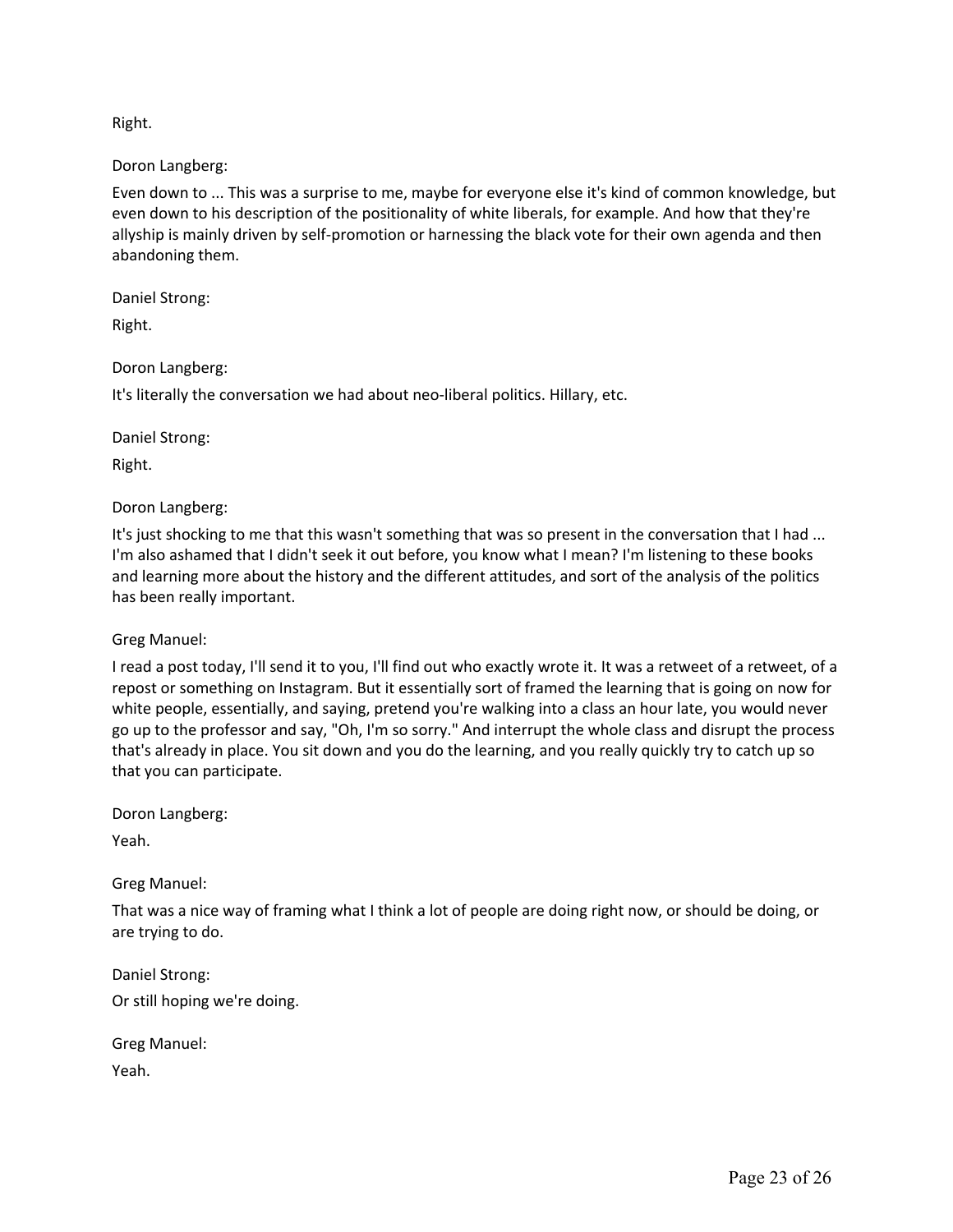# Daniel Strong:

But we don't know yet.

## Doron Langberg:

I feel like everyone kind of shifted ... Obviously, I think we were aware and engaged more than the average American, but now I feel like more aware and engaged. I hope that the average American has also kind of taken one step, you know what I mean? Towards awareness, towards involvement or towards accountability.

# Doron Langberg:

I'm sure it's in different degrees, but I do feel like there's kind of this ... People that I've never seen get involved are more involved now. I think everyone's having their own process right now.

# Greg Manuel:

Before we go, is there ... This isn't the end of the conversation because we may have 10 more before the thing is over. Hopefully there will be opportunities for artists to speak with each other and different conversations to happen over the next little while. Did we miss anything that you wanted to bring up?

# Doron Langberg:

One of the things I found interesting in your questions was about queer affiliation and I think you asked is it a privilege? Is it a duty? Is it a responsibility? And I was kind of thinking about it ... Obviously reading through the questions I had a lot of thoughts about each one of them and that was kind of one that I didn't really have an answer for. I thought that was interesting.

# Doron Langberg:

I really believe that we work from our experience and that's kind of our default mode. I think that the responsibility, or burden, or however you want to ... Or privilege, is to be true to that and reflect that in the most honest and direct way. And I think that the times where I feel like people are betraying their responsibility is when they don't work from their experience or they assume that their experience is universal. Or when they are evasive about who they are and what they are. I think that, to me, is an important point. When queer artists make bro abstract paintings it upsets me because it's like, why are you claiming neutrality when neutrality just means straightness or heteronormativity? You know what I mean? I think this kind of acknowledgment that we all have a position, and that position is colored by our experience, to me, is where the responsibility lies. More so than this affiliation or that affiliation.

## Daniel Strong:

Right. Everybody has a responsibility just to not fake it.

## Doron Langberg:

Yeah. And if you're a white, straight, man, making work about squares to me seems to miss the point. Not that one can't make work about squares, but to think, what does that mean to you and your experience? And how can you make it clear that there's an awareness of that experience is not shared? What do you have to say in a way that's not going to be universalizing a certain kind of aesthetic or perception? I think those were kind of my thoughts around that.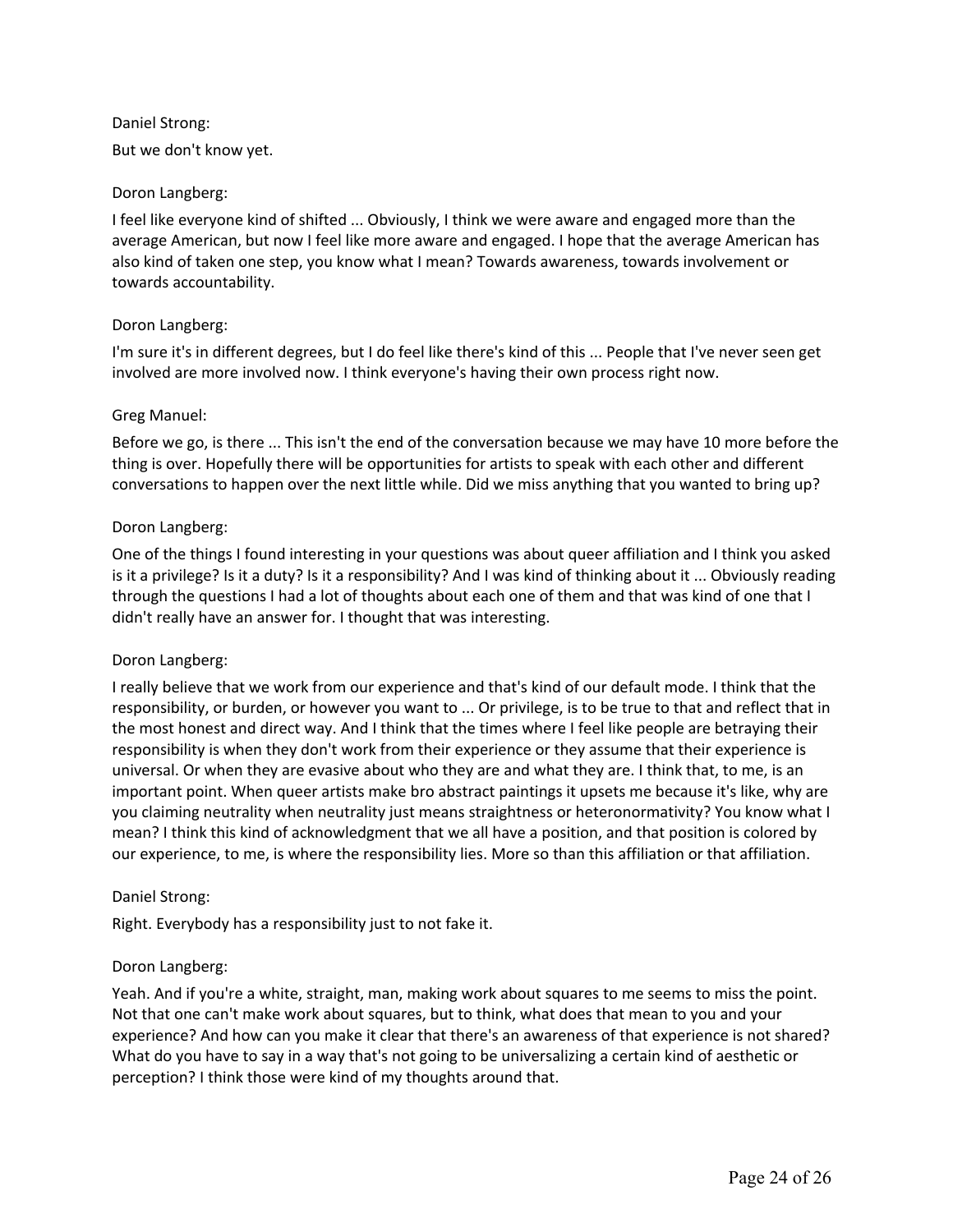## Daniel Strong:

Are you working today? Are you working on something? Are you on deadline? Are you keeping busy?

### Doron Langberg:

My deadline is September for the kind of project I'm working on so I feel like ... I kind of like a long deadline because it's both, I know they're going somewhere and I have time to fuck around with them. Yeah and it's not like, oh, I have a week to get this done.

Daniel Strong:

Cool. All right, well, hopefully we can do this again.

Doron Langberg: Yeah, I would love to. This was fun.

Daniel Strong:

Yeah.

Greg Manuel:

Thank you. I know we've made some decisions about some of the artwork that's coming in the show, etc. There will be lots of opportunities to sort of continue the conversation. And as I said, maybe we'll end up having you and Devan have a conversation at some point.

Doron Langberg:

Oh, yes. I would love that. I love Devan. So amazing. Yeah, I would love that.

Greg Manuel:

It's ...

Doron Langberg: Thank you guys so much.

Greg Manuel:

Yeah, thank you.

Daniel Strong: Yeah.

Greg Manuel: Enjoy the rest of the day. Stay safe.

Doron Langberg:

You too.